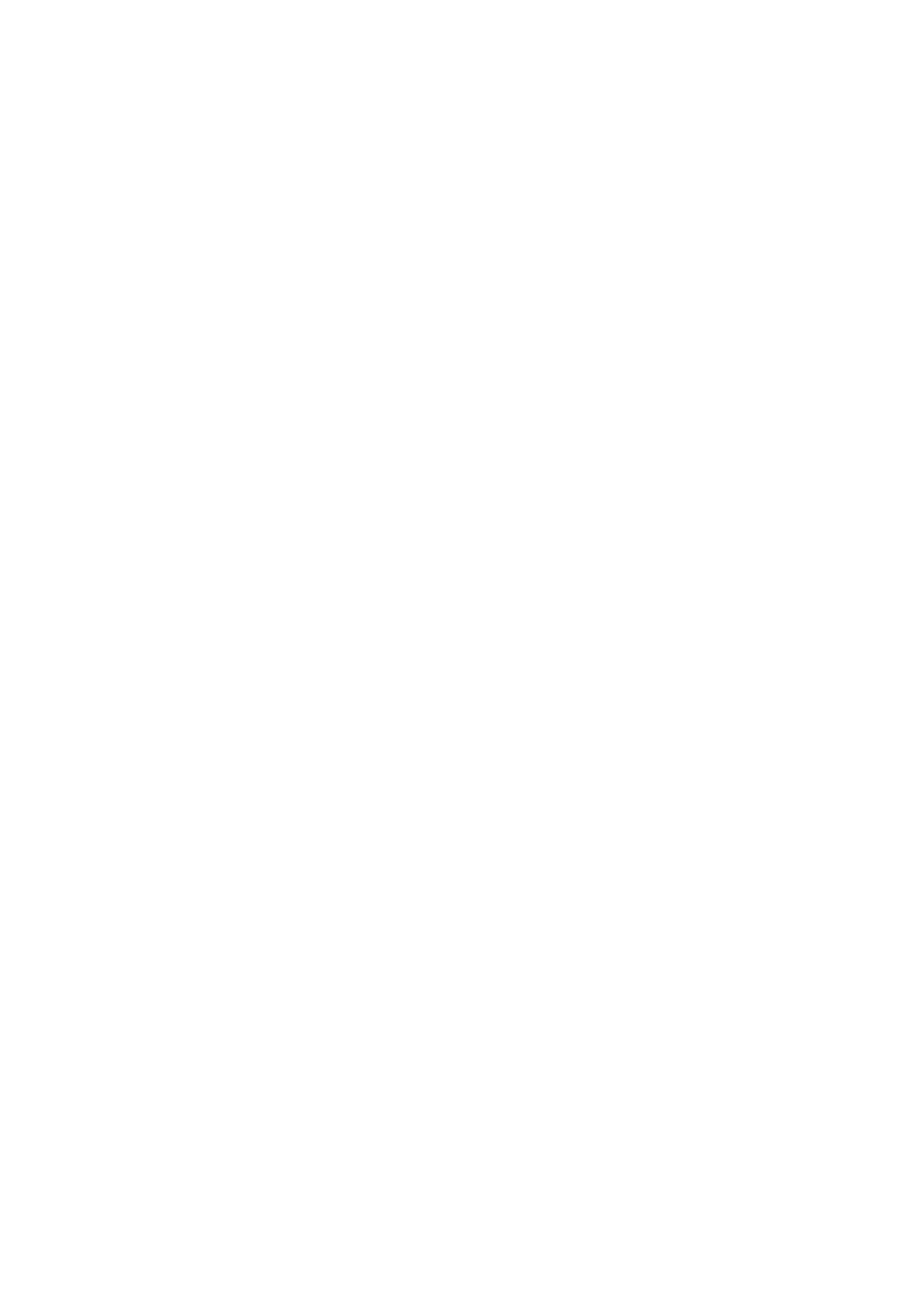#### **LOCAL GOVERNMENT ACT 1995**

#### TOWN OF PORT HEDLAND

### **STANDING ORDERS LOCAL LAW 2014**

Under the powers conferred by the *Local Government Act 1995* and under all other powers enabling it, the Council of the Town of Port Hedland resolved on 27 August 2014 to make the following local law.

#### **PART 1—PRELIMINARY**

#### **1.1 Citation**

This local law is cited as the *Town of Port Hedland Standing Orders Local Law 2014*.

#### **1.2 Commencement**

This local law comes into operation 14 days after the date of its publication in the *Government Gazette*.

#### **1.3 Purpose and effect**

(1) The purpose of the local law is to provide rules for the conduct of meetings of the council, its committees and to meetings of electors.

(2) The effect of the local law is intended to result in—

- (a) better decision-making by the council and committees;
- (b) the orderly conduct of meetings dealing with council business;
- (c) better understanding of the process of conducting meetings; and
- (d) the more efficient and effective use of time at meetings.

#### **1.4 Application**

All meetings of the council, its committees and electors are to be conducted in accordance with the Act, the General Regulations and this local law.

#### **1.5 Interpretation**

(1) In this local law unless the context otherwise requires—

*75% majority* has the meaning given to it in the Act;

*absolute majority* has the meaning given to it in the Act;

#### *Act* means the *Local Government Act 1995*;

*adjourned meeting* means a meeting to deal with matters which were not completed when discussions or decision making at a prior meeting were postponed until another time;

*CEO* means the Chief Executive Officer or an acting Chief Executive Officer of the local government;

*clause* means a clause of this local law;

*committee* means a committee of the council established under the Act;

*committee meeting* means a meeting of a committee;

*council* means the council of the local government;

*deputation* means a verbal submission at a council or committee meeting on an agenda item made by a person who has a direct interest in the agenda item;

*district* means the district of the local government;

*employee* means a person employed by the local government;

*General Regulations* means the *Local Government (Administration) Regulations 1996;*

*implement*, in relation to a decision, includes—

- (a) communicate notice of the decision to a person affected by, or with an interest in, the decision; and
- (b) take action to give effect to the decision;

*local government* means the Town of Port Hedland;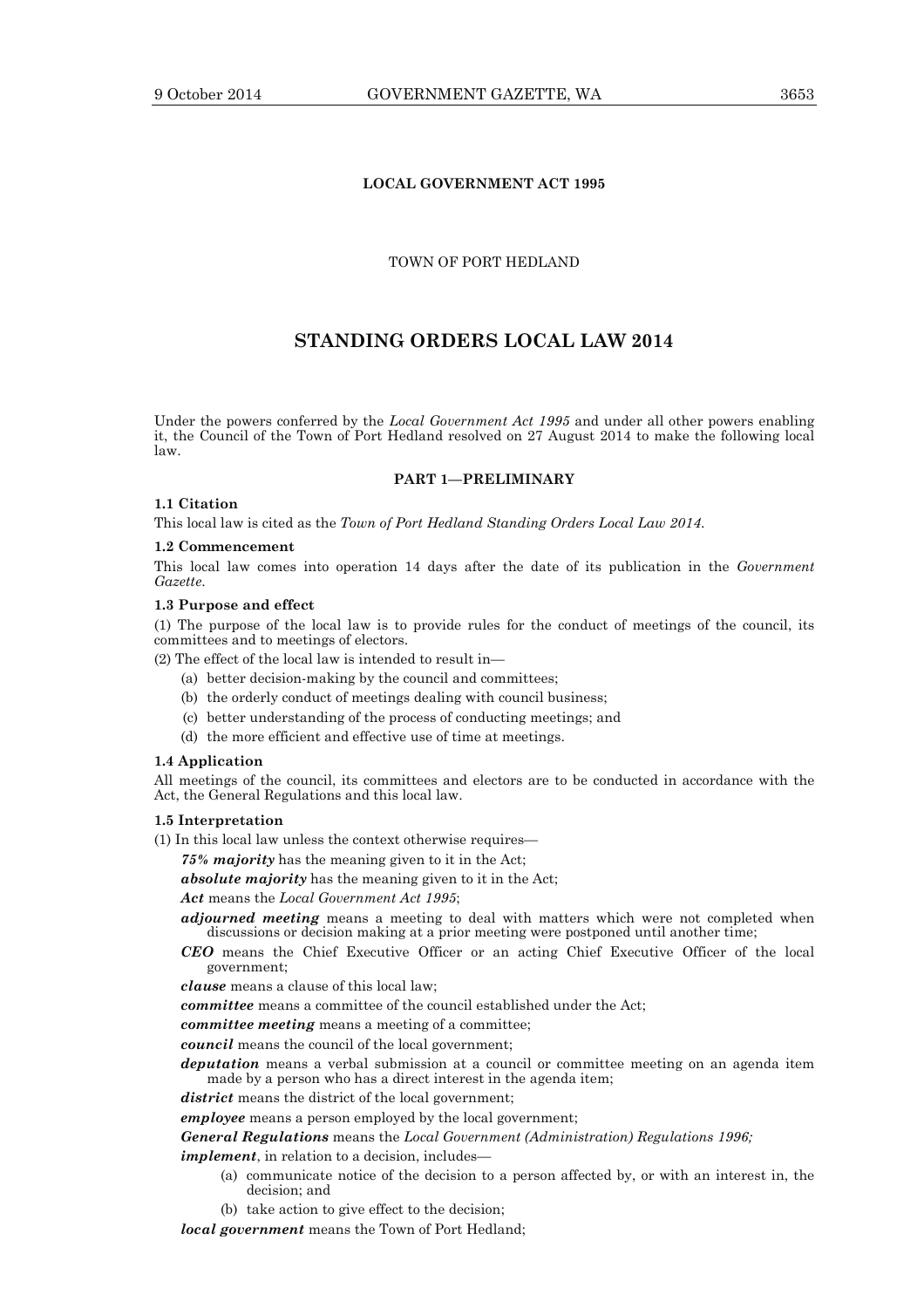*Mayor* means the Mayor of the local government or other Presiding member at a council meeting under section 5.6 of the Act;

*meeting* means a meeting of the council or a committee, as the context requires;

*member* has the meaning given to it in the Act;

*Minister* means the Minister responsible for administering the Act;

*Presiding member* means—

- (a) in respect of the council, the person presiding under section 5.6 of the Act; and
- (b) in respect of a committee, the person presiding under sections 5.12, 5.13, and 5.14 of the Act;

*resolution* means a decision of council made by the appropriate majority;

- *revocation motion* means a motion to revoke or change a decision made at a council or committee meeting;
- *Rules of Conduct Regulations* means the *Local Government (Rules of Conduct) Regulations 2007*;

*simple majority* means more than 50% of the members present and voting;

*special majority* has the meaning given to it in the Act; and

*substantive motion* means an original motion or an original motion as amended, but does not include an amendment or a procedural motion.

(2) Unless otherwise defined in this local law, the terms and expressions used in this local law are to have the meaning given to them in the Act and the General Regulations.

#### **1.6 Repeal**

The *Town of Port Hedland Standing Orders Local Law*, as published in the *Government Gazette* on 25 March 1997, and amended in the *Government Gazette* on 2 October 1998, 8 June 2001, 29 January 2002 and 1 July 2005, is repealed.

#### **PART 2—ESTABLISHMENT AND MEMBERSHIP OF COMMITTEES**

#### **2.1 Establishment of committees**

(1) The establishment of committees is dealt with in the Act.

- (2) A council resolution to establish a committee under section 5.8 of the Act is to include—
	- (a) the terms of reference of the committee;
	- (b) the number of council members, employees and other persons to be appointed to the committee;
	- (c) the names or titles of the council members and employees to be appointed to the committee;
	- (d) the names of other persons to be appointed to the committee or an explanation of the procedure to be followed to determine the appointments; and
	- (e) details of the delegation of any powers or duties to the committee under section 5.16 of the Act.

(3) The provisions of this local law apply generally to the conduct of committee meetings, except for—

- (a) clause 9.1; and
- (b) clause 9.8.

#### **2.2 Types of committees**

The types of committees are dealt with in the Act.

#### **2.3 Delegation of some powers and duties to certain committees**

The delegation of some powers and duties to certain committees is dealt with in the Act.

#### **2.4 Limits on delegation of powers and duties to certain committees**

The limits on the delegation of powers and duties to certain committees are dealt with in the Act.

#### **2.5 Appointment of committee members**

The appointment of committee members is dealt with in the Act.

#### **2.6 Tenure of committee membership**

Tenure of committee membership is dealt with in the Act.

#### **2.7 Resignation of committee members**

The resignation of committee members is dealt with in the General Regulations.

#### **2.8 Register of delegations to committees**

The register of delegations to committees is dealt with in the Act.

#### **2.9 Committees to report**

#### A committee—

- (a) is answerable to the council; and
- (b) is to report on its activities when, and to the extent, required by the council.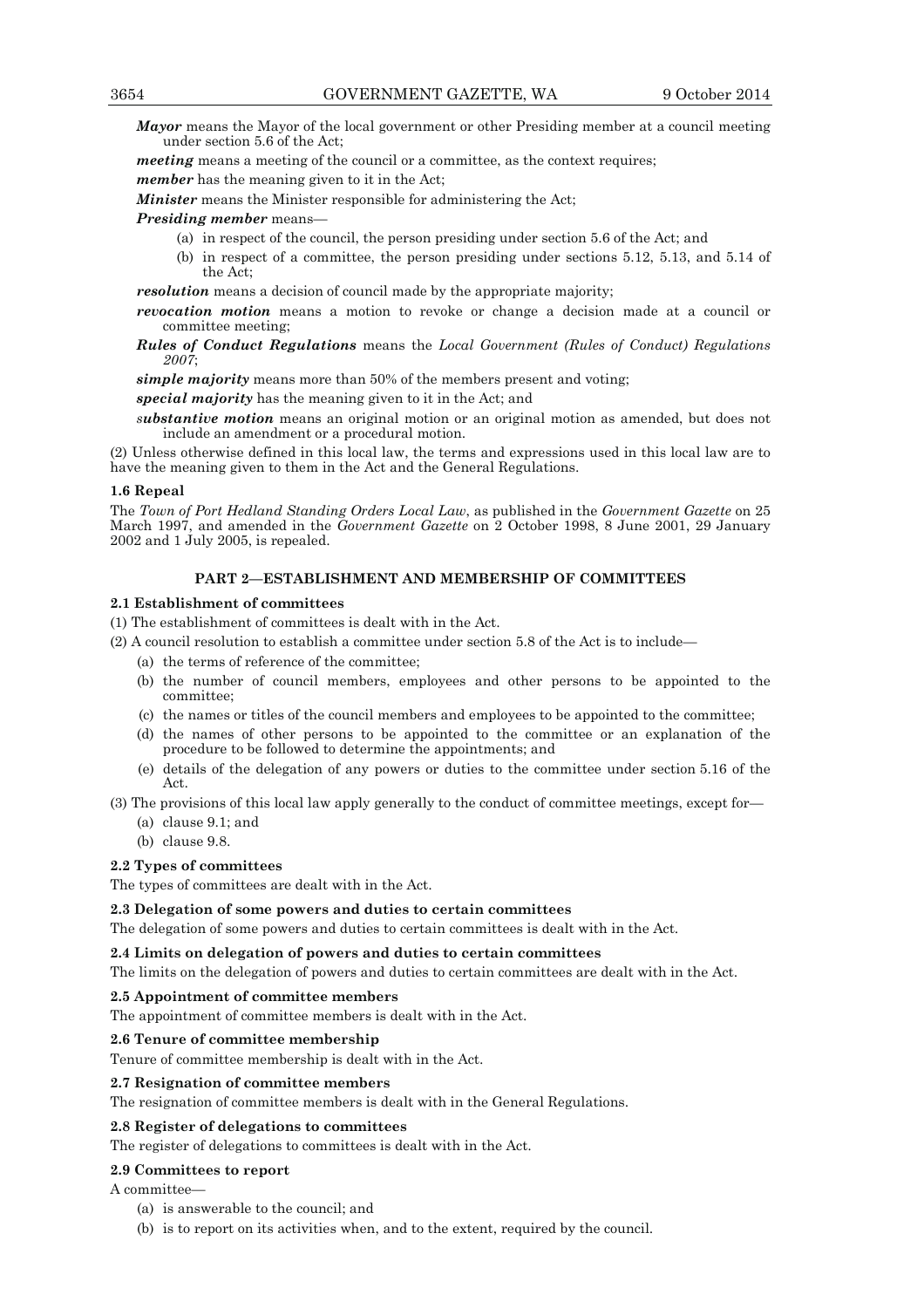#### **PART 3—CALLING AND CONVENING MEETINGS**

#### **3.1 Ordinary and special council meetings**

(1) Ordinary and special council meetings are dealt with in the Act.

(2) An ordinary meeting of the council, held on a monthly basis or otherwise as determined by the council, is for the purpose of considering and dealing with the ordinary business of the council.

(3) A special meeting of the council is held for the purpose of considering and dealing with council business that is urgent, complex in nature, for a particular purpose or confidential.

#### **3.2 Calling council meetings**

The calling of council meetings is dealt with in the Act.

#### **3.3 Convening ordinary and special council meetings**

(1) The convening of ordinary and special council meetings is dealt with in the Act.

(2) Subject to subclause (3), the CEO is to give at least 72 hours' notice, for the purposes of section 5.5 of the Act, in convening a special meeting of the council.

(3) Where, in the opinion of the Mayor or at least one-third of the members, there is a need to meet urgently, the CEO may give a lesser period of notice of a special council meeting.

#### **3.4 Convening ordinary and special committee meetings**

(1) The CEO is to convene an ordinary meeting of a committee when requested by the Mayor, the Presiding member of a committee or any two members of that committee and give each member at least 72 hours notice of the date, time, place and an agenda for the meeting.

(2) The CEO is to convene a special meeting of a committee by giving each member notice, before the meeting, of the date, time, place and an agenda for the meeting.

(3) The CEO is to give notice of the meetings referred to in subclauses (1) and (2) to every member of the council.

#### **3.5 Public notice of meetings**

Public notice of meetings is dealt with in the General Regulations.

#### **PART 4—PRESIDING MEMBER AND QUORUM**

*Division 1—Presiding member*

#### **4.1 Who presides at council meetings**

Who presides at a council meeting is dealt with in the Act.

#### **4.2 When the Deputy Mayor can preside**

When the Deputy Mayor can preside is dealt with in the Act.

#### **4.3 Who presides if no Mayor**

Who presides if there is no Mayor is dealt with in the Act.

#### **4.4 Election of Presiding members of committees**

The election of Presiding members of committees is dealt with in the Act.

#### **4.5 Election of Deputy Presiding members of committees**

The election of Deputy Presiding members of committees is dealt with in the Act.

#### **4.6 Functions of Deputy Presiding members**

The functions of Deputy Presiding members are dealt with in the Act.

#### **4.7 Who presides if no Presiding member**

Who presides if no Presiding member is dealt with in the Act.

#### *Division 2—Quorum*

#### **4.8 Quorum for meetings**

The quorum for meetings is dealt with in the Act.

#### **4.9 Reduction of quorum for council meetings**

The power of the Minister to reduce the number for a quorum and certain majorities is dealt with in the Act.

#### **4.10 Reduction of quorum for committee meetings**

The reduction of a quorum for committee meetings is dealt with in the Act.

#### **4.11 Procedure where no quorum to begin a meeting**

The procedure where there is no quorum to begin a meeting is dealt with in the General Regulations.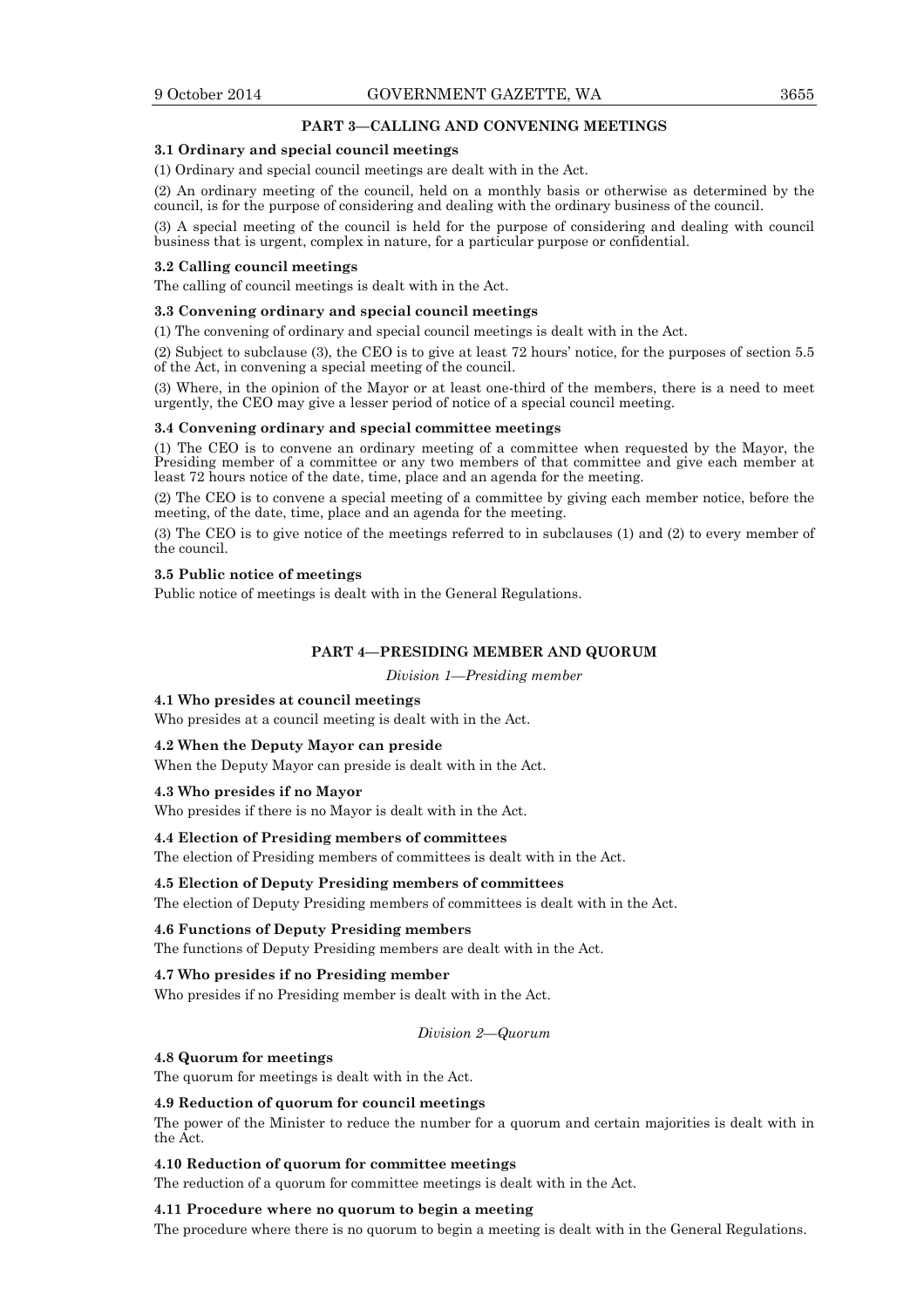#### **4.12 Procedure where quorum not present during a meeting**

(1) If at any time during a meeting a quorum is not present the Presiding member is to immediately suspend the proceedings of the meeting for a period of up to 15 minutes.

(2) If a quorum is not present at the expiry of the period in subclause (1), the Presiding member is to adjourn the meeting to a future time and date.

(3) A record is to be taken of all those who have spoken on the subject under consideration at the time of the adjournment.

#### **4.13 Names to be recorded**

At any meeting—

- (a) at which there is not a quorum present; or
- (b) which is adjourned for want of a quorum,

the names of the members then present are to be recorded in the minutes.

#### **4.14 Debate on motion to be resumed**

(1) Where the debate on any motion is interrupted at a council or committee meeting which is adjourned under clause 4.12, that debate is to be resumed at the next meeting at the point where it was so interrupted.

(2) Where the interruption in subclause (1) occurs at an ordinary meeting the resumption is to be at the next ordinary meeting unless a special meeting is called earlier for the purpose.

(3) Where the interruption in subclause (1) is at a special meeting, the resumption is to be at the next special meeting called to consider the same business or at the next ordinary meeting if it occurs before a special meeting can be called.

#### **PART 5—BUSINESS OF A MEETING**

#### **5.1 Business to be specified in agenda**

(1) No business is to be transacted at any ordinary meeting of the council or a committee other than that specified in the agenda, without the approval of the Presiding member or a decision of the council or committee, except matters which the Act or this local law permit to be dealt with without notice.

(2) No business is to be transacted at a special meeting of the council other than that given in the notice as the purpose of the meeting.

(3) Subject to subclause (4), no business is to be transacted at an adjourned meeting of the council other than that—

- (a) specified in the notice of the meeting which had been adjourned; and
- (b) which remains unresolved.

(4) Where a meeting is adjourned to the next ordinary meeting of the council, unless the council resolves otherwise, the business unresolved at the adjourned meeting is to be dealt with before considering Reports at that ordinary meeting.

#### **5.2 Order of business**

(1) The order of business of an ordinary meeting of the council or a committee shall be determined by the council from time to time.

(2) Unless otherwise decided by the council, the order of business at any special meeting of the council or a committee is to be the order in which that business stands in the agenda of the meeting.

(3) In determining the order of business for any meeting of the council or a committee, the provisions of the Act and the General Regulations relating to the time at which public question time is to be held are to be observed.

#### **5.3 Granting of leave of absence**

The granting of a leave of absence for a member is dealt with in the Act.

#### **5.4 Motions of which previous notice has been given**

(1) Unless the Act, the General Regulations or this local law otherwise provide, a member may raise at a meeting such business as he or she considers appropriate, in the form of a motion, of which notice has been given in writing to the CEO and which has been included on the agenda.

(2) A notice of motion under subclause (1) is to be given at least 7 clear working days before the meeting at which the motion is moved.

(3) A notice of motion is to relate to the good governance of the district.

(4) The CEO—

- (a) may, with the concurrence of the Presiding member, exclude from the agenda paper any notice of motion deemed to be, or likely to involve, a breach of this local law or any other written law;
- (b) will inform members on each occasion that a notice has been excluded and the reasons for that exclusion;
- (c) may, after consultation with the member where this is practicable, make such amendments to the form but not the substance as will bring the notice of motion into due form; and
- (d) may provide to the council relevant and material facts and circumstances pertaining to the notice of motion on such matters as policy, budget and law.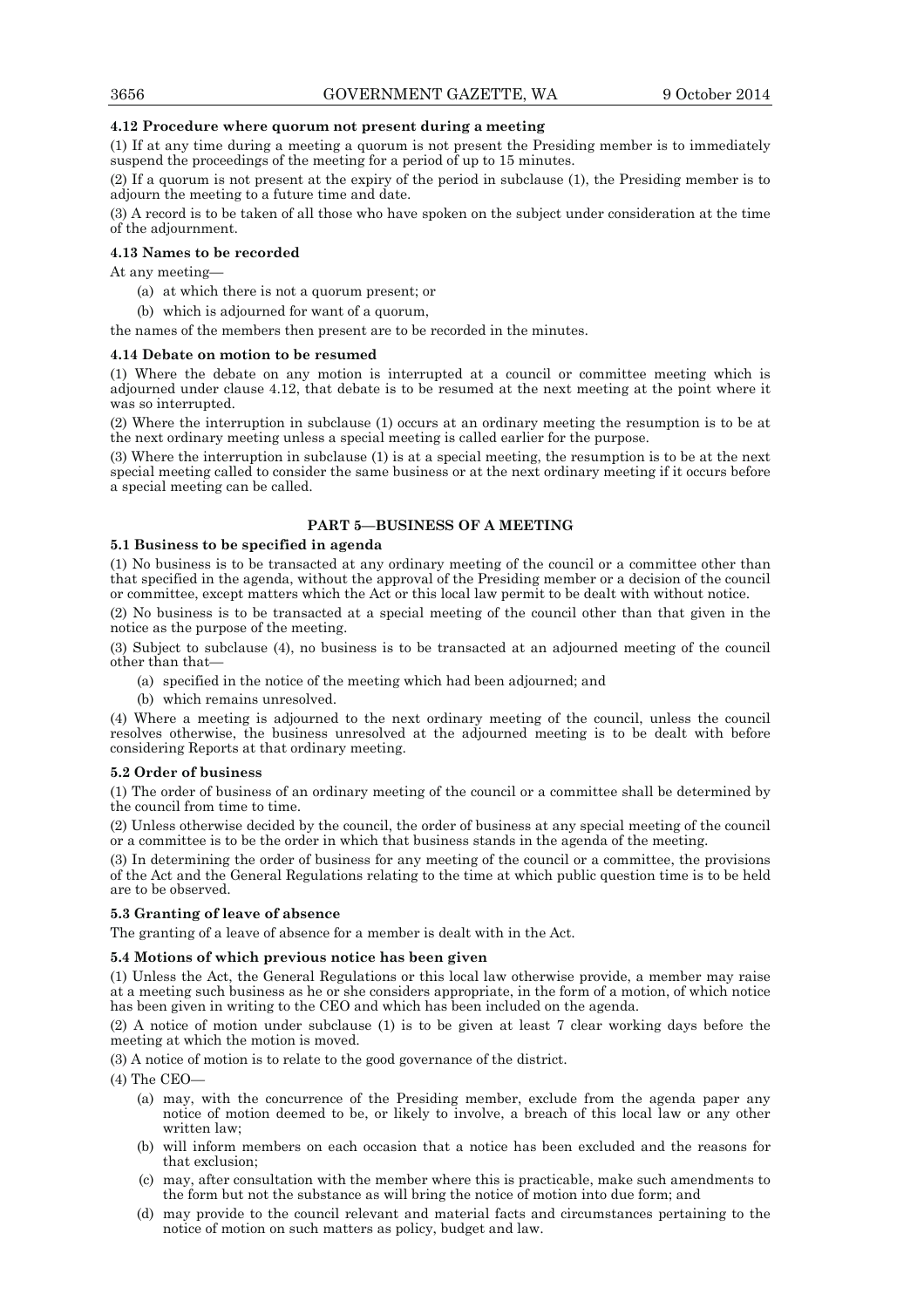(5) A motion of which notice has been given is to lapse unless—

- (a) the member who gave notice of it, or some other member authorised by the originating member in writing, moves the motion when called on; or
- (b) the council on a motion agrees to defer consideration of the motion to a later stage or date.

(6) If a notice of motion is given and lapses under subclause (5), notice of a motion in the same terms or to the same effect is not to be given again for at least 3 months from the date of such lapse.

#### **5.5 New business of an urgent nature**

(1) In cases of extreme urgency or other special circumstances, matters may, on a motion by the Presiding member that is carried by the meeting, be raised without notice and decided by the meeting.

(2) In subclause (1), 'cases of extreme urgency or other special circumstances' means matters that have arisen after the preparation of the agenda that are considered by the Presiding member to be of such importance and urgency that they are unable to be dealt with administratively by the local government and must be considered and dealt with by the council before the next meeting.

#### **5.6 Adoption by exception resolution**

(1) In this clause—

*adoption by exception resolution* means a resolution of the council that has the effect of adopting, for a number of specifically identified reports, the employee recommendation as the council resolution.

(2) Subject to subclause (3), the local government may pass an adoption by exception resolution.

- (3) An adoption by exception resolution may not be used for a matter—
	- (a) that requires a 75% majority or a special majority;
	- (b) in which an interest has been disclosed;
	- (c) that has been the subject of a petition or deputation;
	- (d) that is a matter on which a member wishes to make a statement; or
	- (e) that is a matter on which a member wishes to move a motion that is different to the recommendation.

#### **PART 6—PUBLIC PARTICIPATION**

#### **6.1 Meetings generally open to the public**

Meetings being generally open to the public is dealt with in the Act.

#### **6.2 Procedure to close meetings to the public**

(1) The CEO may, at any time, recommend that a meeting or part of a meeting be closed to members of the public.

(2) The council or a committee, in one or more of the circumstances dealt with in the Act, may at any time, by resolution, decide to close a meeting or part of a meeting.

(3) If a resolution under subclause (2) is carried—

- (a) the Presiding member is to direct everyone to leave the meeting except—
	- (i) the members;
	- (ii) the CEO; and
	- (iii) any employee specified by the Presiding member; and
- (b) the meeting is to be closed to the public until, at the conclusion of the matter justifying the closure of the meeting to the public, the council or the committee, by resolution, decides otherwise.

(4) A person who fails to comply with a direction under subclause (3)(a) may, by order of the Presiding member, be removed from the meeting.

(5) While the resolution under subclause (2) remains in force, the operation of clause 9.8 is to be suspended until the council or the committee, by resolution, decides otherwise.

(6) A resolution under this clause may be made without notice.

(7) Unless the council or committee resolves otherwise, once the meeting is reopened to members of the public, the Presiding member is to ensure that any resolution of the council or committee made while the meeting was closed is to be read out including a vote of a member to be included in the minutes.

#### **6.3 Question time for the public**

Question time for the public is dealt with in the Act.

#### **6.4 Question time for the public at certain meetings**

Question time for the public at certain meetings is dealt with in the General Regulations.

#### **6.5 Minimum question time for the public**

Minimum question time for the public is dealt with in the General Regulations.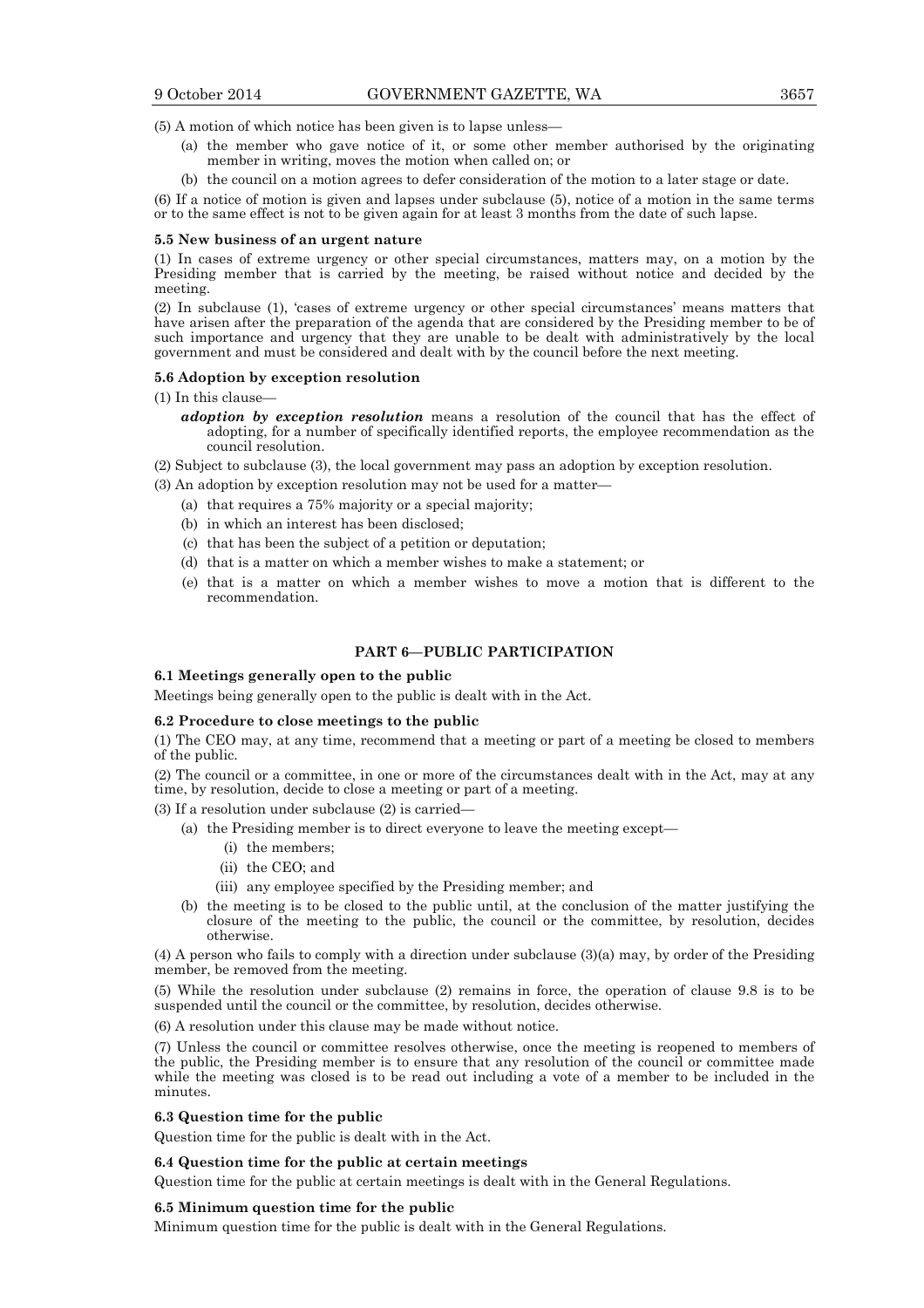#### **6.6 Procedures for question time for the public**

Procedures for question time for the public are dealt with in the General Regulations.

#### **6.7 Other procedures for question time for the public**

(1) In this clause––

- (a) *person* means a member of the public; and
- (b) *question* includes a part of a question (so that a question in 3 parts is to be treated as being 3 questions).

(2) Unless the Presiding member determines otherwise, a person may ask up to 3 questions at a meeting.

(3) A person who wishes to ask a question at a meeting must prior to the completion of public question time, complete a question form provided by the local government and place the completed question form in the question tray provided by the local government.

(4) A completed question form must include–

- (a) the name and residential or contact address of the person who wishes to ask the question; and
- (b) the terms of no more than 3 questions that the person wishes to ask.
- (5) In cases of disability or other extenuating circumstances––
	- (a) the local government, if requested to do so, is to assist a person to complete a question form; and
	- (b) in the absence of that assistance, the Presiding member may permit a person to ask a question that was not included on a question form.

(6) The Presiding member may decide that a question is out of order, and is not to be recorded or responded to–

- (a) if the same or a similar question was asked at a previous meeting, a response was provided and the person is directed to the minutes of the meeting at which the response was provided;
- (b) if it is not in the form of a question or, having regard to its content and length, is essentially a statement or expression of opinion rather than a question;
- (c) if, in respect of a council meeting, the question does not relate to a matter affecting the local government;
- (d) if, in respect of a special meeting of the council, the question does not relate to the purpose of the meeting;
- (e) if, in respect of a committee meeting, the question does not relate to a function of the committee; or
- (f) if the question uses an offensive or objectionable expression or is defamatory.

(7) If, in the opinion of the Presiding member, a question requires further research or cannot be answered satisfactorily at the meeting, or if a question form does not contain the name and residential or contact address of the person who wishes to ask the question–

- (a) the Presiding member may determine that the question is to be treated as correspondence or is to be taken on notice;
- (b) the CEO, unless of the opinion that a response would divert a substantial and unreasonable portion of the local government resources away from its other functions, is to ensure that a written response is given as soon as practicable after the meeting to the person who asked the question; and
- (c) if a question is treated as correspondence, the question, but not the response, is to be recorded in the minutes of the meeting.
- $(8)$  Unless subclause  $(6)$  or  $(7)$  applies
	- (a) the Presiding member is to respond personally or is to ask another member or an employee to respond to the question; and
	- (b) a summary of the question and response is to be recorded in the minutes of the meeting.

(9) A response to a question is not to be the subject of any discussion, except that if, in the opinion of a member, false information or any adverse reflection is contained in any question asked or comments made by any member of the public, then (through the Presiding member) the member may correct or clarify the matter.

(10) The Presiding member may extend question time for up to 60 minutes after the end of the minimum time for questions.

#### **6.8 Public Statement time**

(1) The Presiding member is responsible for the conduct of public statement time.

(2) The procedure for the making of statements by members of the public may be determined by resolution of the council.

(3) A member of the public wanting to make a public statement must first state their name and full address.

(4) A member of the public, who has been invited by the Presiding member to make a public statement, is not to speak for more than 5 minutes.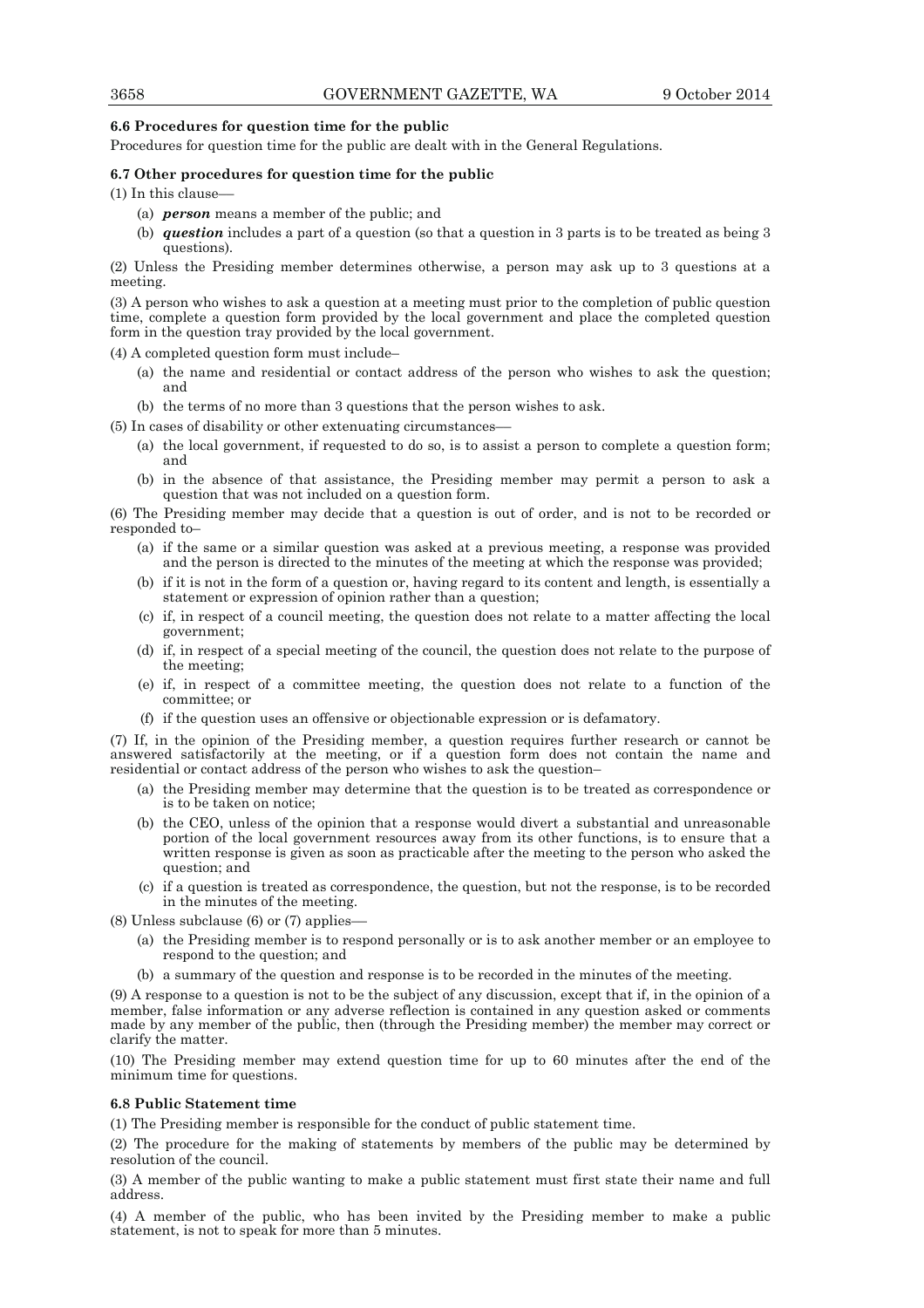(5) Public statements made by the public at an ordinary meeting are to relate to the business of the local government.

(6) Public statements made by the public at a special meeting are to relate to the business for which the meeting has been called.

- (7) The Presiding member may decide that a statement is out of order, and is not to be recorded–
	- (a) if a question the same or similar in content was asked at a previous meeting, a response was provided and the person is directed to the minutes of the meeting at which the response was provided;
	- (b) if the statement uses an offensive or objectionable expression or is defamatory; or
	- (c) if the statement relates to the personal affairs or actions of a council member or employee.

#### **6.9 Distinguished visitors**

If a distinguished visitor is present at a meeting of the council, the Presiding member may acknowledge the presence of the distinguished visitor at an appropriate time during the meeting, and the presence of that visitor shall be recorded in the minutes.

#### **6.10 Deputations**

(1) Any person or group wishing to be received as a deputation by the council or a committee is to either—

(a) apply, before the meeting, to the Mayor or CEO for approval; or

 (b) with the approval of the Presiding member, at the meeting, address the council or committee. (2) The Mayor or CEO may either—

- - (a) approve the request and invite the deputation to attend a meeting of the council or committee; or
	- (b) refuse the request to receive the deputation.

(3) Unless the council resolves otherwise, a deputation invited to attend a council or committee meeting—

- (a) is not to address the council or committee for a period exceeding 10 minutes without the agreement of the council or committee; and
- (b) additional members of the deputation may be allowed to speak with the leave of the Presiding member.

(4) Any matter which is the subject of a deputation to the council or committee is not to be decided by the council or committee until the deputation has completed its presentation.

#### **6.11 Petitions**

(1) A petition is to—

- (a) be addressed to the Mayor;
- (b) be made by electors of the district;
- (c) state the request on each page of the petition;
- (d) contain the name, address and signature of each elector making the request, and the date each elector signed;
- (e) contain a summary of the reasons for the request; and
- (f) state the name of the person to whom, and an address at which, notice to the petitioners can be given.
- (2) The presentation of the petition shall be confined to the reading of the petition.

(3) Subject to subclause (4), upon receiving a petition, the local government is to submit the petition to the relevant employee to be included in his or her deliberations and report on the matter that is the subject of the petition.

(4) At any meeting, the council is not to vote on any matter that is the subject of a petition presented to that meeting, unless the matter is the subject of a report included in the agenda, detailing the issued raised in the petition.

#### **6.12 Presentations**

(1) In this clause—

*presentation* means the acceptance of a gift, grant or an award by the council on behalf of the local government or the community.

(2) A presentation may be made to the council at a meeting only with the prior approval of the Presiding member.

#### **6.13 Participation at committee meetings**

- (1) In this clause a reference to a person is to a person who—
	- (a) is entitled to attend a committee meeting;
	- (b) attends a committee meeting; and
	- (c) is not a member of that committee.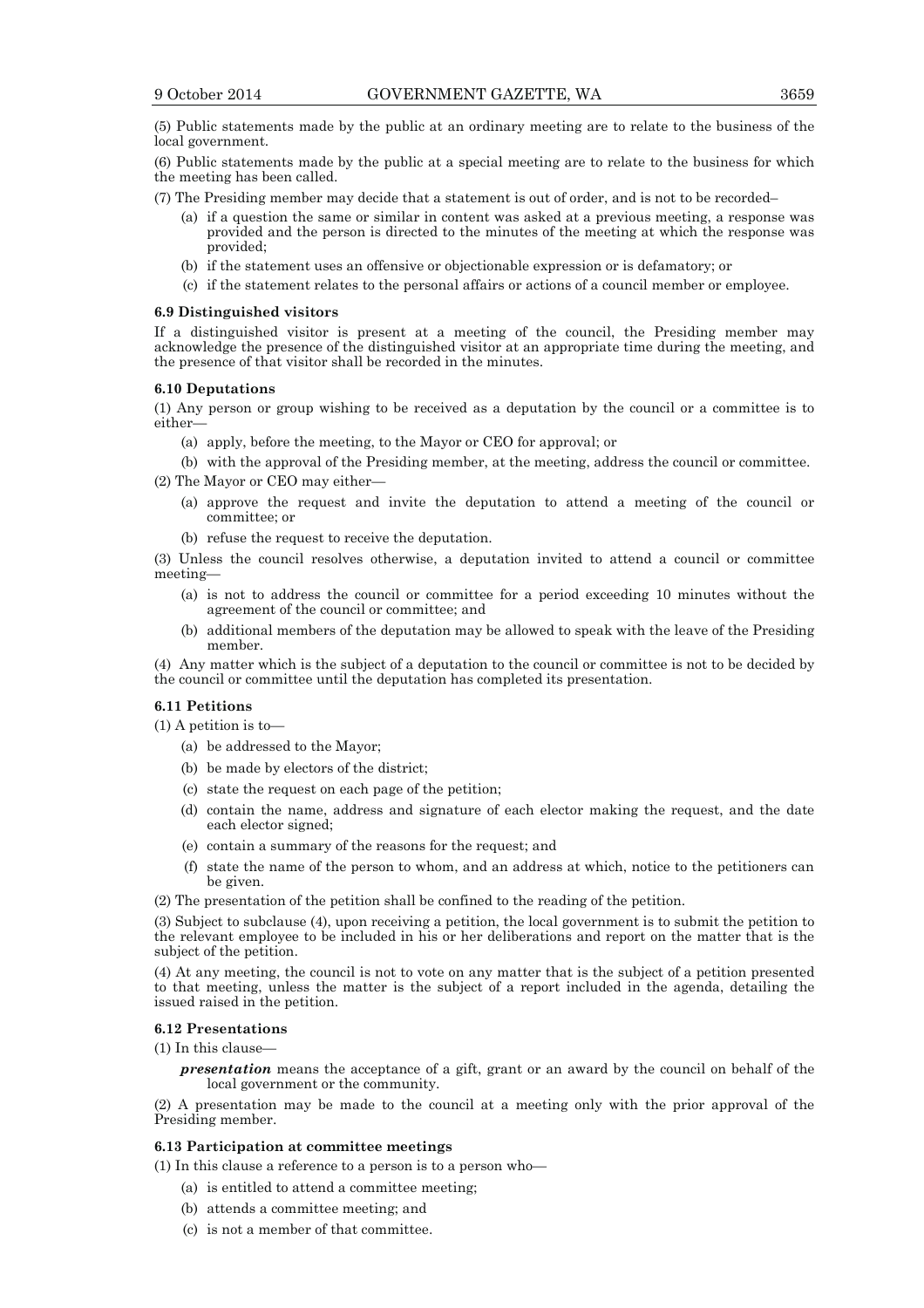(2) Without the consent of the Presiding member, no person is to address a committee meeting.

(3) The Presiding member of a committee may allow a person to make an oral submission to the committee for up to 3 minutes.

(4) A person addressing the committee with the consent of the Presiding member is to cease that address immediately after being directed to do so by the Presiding member.

(5) A person who fails to comply with a direction of the Presiding member under subclause (4) may, by order of the Presiding member, be removed from the committee room.

#### **6.14 Public Inspection of agenda materials**

The right of the public to inspect the documents referred to, and in accordance with, regulation 14 of the General Regulations may be exercised at the Town of Port Hedland Administration Centre and on the local government's website.

#### **6.15 Confidentiality of information withheld**

(1) Information withheld by the CEO from the public under regulation 14(2) of the General Regulations is to be—

- (a) identified in the agenda of a council meeting under the item "Matters for which meeting may be closed";
- (b) marked "Confidential" in the agenda; and
- (c) kept confidential by employees and members until the council or committee resolves otherwise.

(2) A member or an employee in receipt of—

- (a) confidential information under subclause (1); or
- (b) information that is provided or disclosed for the purposes of or during a meeting, or part of a meeting, that is closed to the public,

must not disclose any of that information to any person other than another member or an employee to the extent necessary for the purpose of carrying out his or her duties.

(3) Subclause (2) does not prevent a member or employee from disclosing information—

- (a) at a closed meeting;
- (b) to the extent specified by the council and subject to such other conditions as the council determines;
- (c) that is already in the public domain;
- (d) to an officer of the Department;
- (e) to the Minister;
- (f) to a legal practitioner for the purpose of obtaining legal advice; or
- (g) if the disclosure is required or permitted by law.

#### **6.16 Recording of proceedings**

(1) A person is not to use any electronic, visual or audio recording device or instrument to record the proceedings of the council without the permission of the Presiding member.

(2) If the Presiding member or CEO gives permission under subclause (1), he or she is to advise the meeting, immediately before the recording is commenced, that such permission has been given and the nature and extent of that permission.

#### **6.17 Prevention of disturbance**

(1) A reference in this clause to a person is to a person other than a member.

(2) A person addressing the council or a committee shall extend due courtesy and respect to the council or the committee and the processes under which it operates and shall comply with any lawful direction by the Presiding member.

(3) A person present at or observing a meeting shall not create a disturbance at a meeting, by interrupting or interfering with the proceedings, whether by expressing approval or dissent, by conversing or by any other means.

(4) A person shall ensure that his or her mobile telephone is not switched on or used during any meeting of the council or a committee.

(5) The Presiding member may warn a person who fails to comply with this clause.

 $(6)$  If

- (a) after being warned, the person again acts contrary to this clause, or to a provision of this local law; or
- (b) a person refuses or fails to comply with a direction by the Presiding member,

the Presiding member may expel the person from the meeting by ordering him or her to leave the meeting room.

(7) A person who is ordered to leave the meeting room and fails to do so may, by order of the Presiding member, be removed from the meeting room and, if the Presiding member orders, from the premises.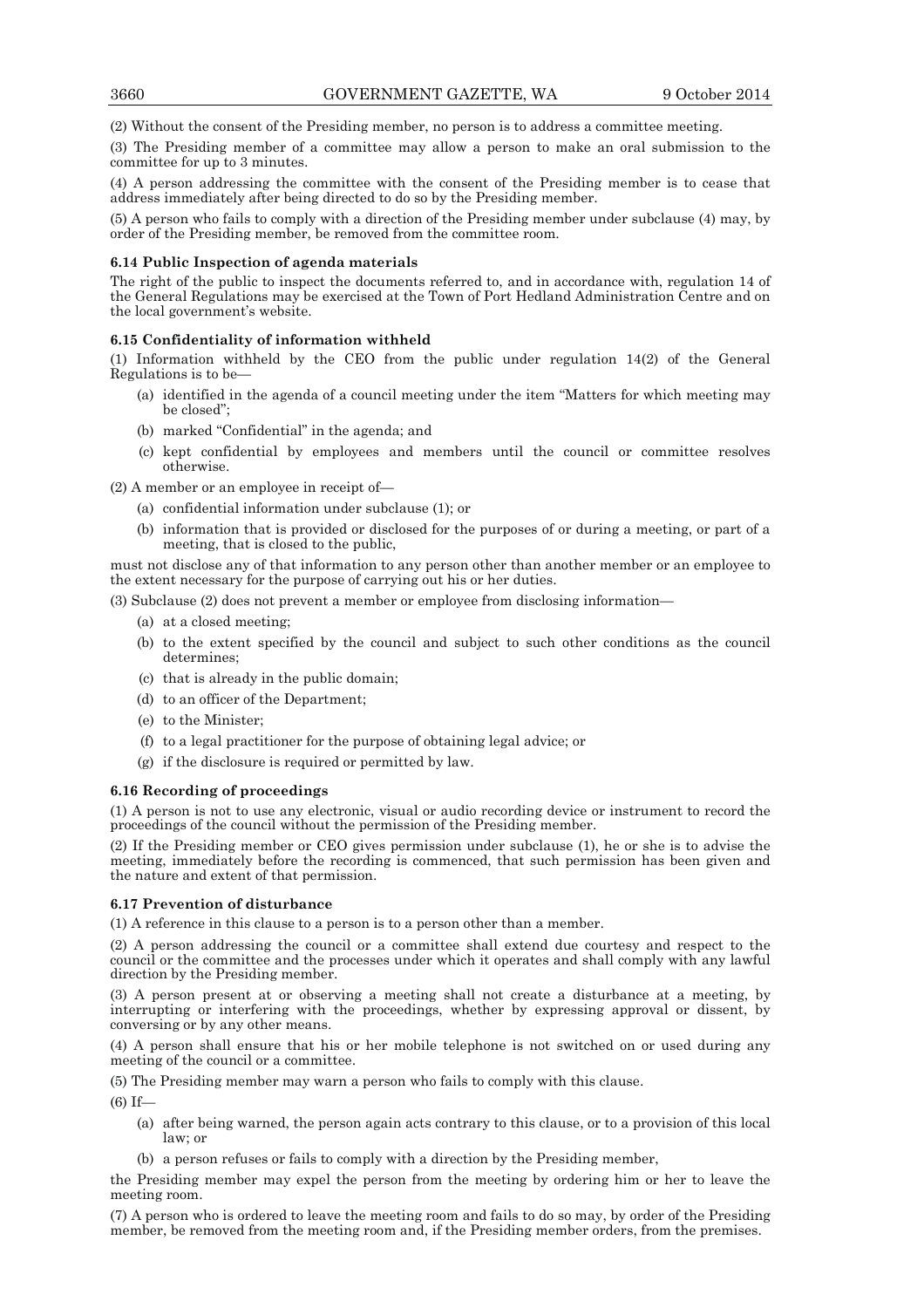#### **PART 7—DISCLOSURE OF INTERESTS**

#### **7.1 Disclosure of financial and proximity interests**

Disclosure of direct and indirect financial interests and proximity interests at meetings is dealt with in the Act

#### **7.2 Disclosure of impartiality interests**

The disclosure of impartiality interests at meetings is dealt with in the Rules of Conduct Regulations.

#### **7.3 Ongoing disclosure required**

The obligation to disclose an interest under this Part applies in regard to each meeting at which the matter the subject of the interest arises.

#### **7.4 Approval by Minister to be recorded**

If the Minister approves of the participation in a meeting of a disclosing member, the condition of the approval are to be recorded in the minutes of the meeting and the register of financial interests.

#### **PART 8—QUESTIONS BY MEMBERS**

#### **8.1 Questions by members**

(1) Members may ask questions relating to an item on the notice paper or on matters related to the good government of persons in the district.

(2) A member requesting general information from the CEO at a council meeting may ask a question without notice and with the consent of the Presiding member, may ask one or more further questions of the CEO.

(3) Where possible the CEO shall endeavour to answer the question to the best of his or her knowledge and ability, however, if the information is unavailable or the answer requires research or investigation, the CEO may ask that—

- (a) the question be placed on notice for the next meeting of council; and
- (b) the answer to the question be given to all members within 14 days.

(4) Every question and answer—

- (a) is to be brief and concise; and
- (b) is not to be accompanied by argument, expression of opinion or statement of facts, except to the extent necessary to explain the question or answer.

(5) In answering any question, the CEO may qualify his or her answer and may at a later time in the meeting or at a subsequent meeting alter, correct, add to or otherwise amend the original answer.

#### **PART 9—CONDUCT OF MEMBERS**

#### **9.1 Members to be in their proper places**

(1) At the first meeting held after each election day, the CEO is to allot a position at the council table to each member.

(2) Each member is to occupy his or her allotted position at each council meeting.

#### **9.2 Titles to be used**

A speaker, when referring to the Mayor, Deputy Mayor or Presiding member, or a member or employee, is to use the title of that person's office.

#### **9.3 Advice of entry or departure**

During the course of a meeting of the council, a member is not to enter or leave the meeting without first advising the Presiding member, in order to facilitate the recording in the minutes of the time or entry or departure.

#### **9.4 Members to indicate their intention to speak**

A member of the council who wishes to speak is to indicate his or her intention to speak by raising his or her hand or by another method agreed by the council.

#### **9.5 Priority of speaking**

(1) Where two or more members indicate, at the same time, their intention to speak, the Presiding member is to decide which member is entitled to be heard first.

(2) A decision of the Presiding member under subclause (1) is not open to discussion or dissent.

(3) A member is to cease speaking immediately after being asked to do so by the Presiding member.

#### **9.6 Presiding member may take part in debates**

The Presiding member may take part in a discussion of any matter before the council, subject to compliance with this local law.

#### **9.7 Relevance**

(1) A member is to restrict his or her remarks to the motion or amendment under discussion, or to a personal explanation or point of order.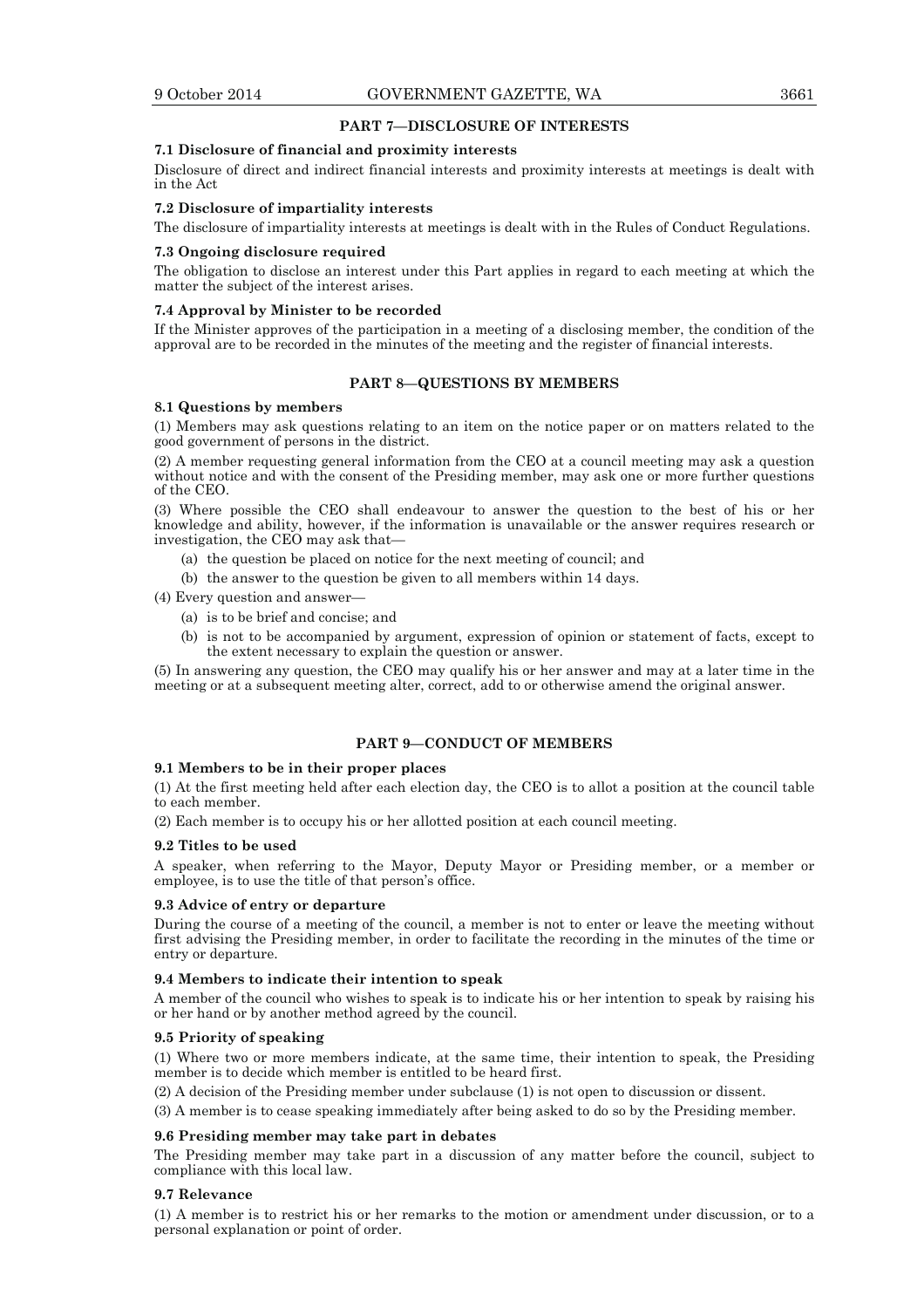(2) The Presiding member, at any time, may—

- (a) call the attention of the meeting to—
	- (i) any irrelevant, repetitious, offensive or insulting language by a member; or
	- (ii) any breach of order or decorum by a member; and
- (b) direct that member, if speaking, to discontinue his or her speech.

(3) A member is to comply with the direction of the Presiding member under subclause (2) by immediately ceasing to speak.

#### **9.8 Speaking twice**

A member is not to address the council more than once on any motion or amendment except—

- (a) as the mover of a substantive motion, to exercise a right of reply;
- (b) to raise a point of order; or
- (c) to make a personal explanation.

#### **9.9 Duration of speeches**

(1) A member is not to speak on any matter for more than 5 minutes without the consent of the council which, if given, is to be given without debate.

(2) An extension under this clause cannot be given to allow a member's total speaking time to exceed 10 minutes.

#### **9.10 No speaking after conclusion of debate**

A member is not to speak on any motion or amendment—

- (a) after the mover has replied; or
- (b) after the question has been put.

#### **9.11 No interruption**

A member is not to interrupt another member who is speaking unless—

- (a) to raise a point of order;
- (b) to call attention to the absence of a quorum;
- (c) to make a personal explanation under clause 9.12; or
- (d) to move a procedural motion that the member be no longer heard (see clause  $12.1(g)$ ).

#### **9.12 Personal explanations**

(1) A member who wishes to make a personal explanation relating to a matter referred to by another member who is then speaking is to indicate to the Presiding member his or her intention to make a personal explanation.

(2) The Presiding member is to determine whether the personal explanation is to be heard immediately or at the conclusion of the speech by the other member.

(3) A member making a personal explanation is to confine his or her observations to a succinct statement relating to a specific part of the speech at which he or she may have been misunderstood.

#### **9.13 No reopening of discussion**

A member is not to reopen discussion on any council decision, except to move that the decision be revoked or changed (see Part 17).

#### **9.14 No adverse reflection**

(1) A member is not to reflect adversely on a decision of the council except on a motion that the decision be revoked or changed (see Part 17).

 $(2)$  A member is not-

- (a) to reflect adversely on the character or actions of another member or employee; or
- (b) to impute any motive to a member or employee,

unless the meeting resolves, without debate, that the question then before the meeting cannot otherwise be adequately considered.

#### **9.15 Offensive language not to be used**

(1) A member is not to use offensive or objectionable expressions in reference to any member, employee or other person.

(2) If a member specifically requests, immediately after their use, that any particular words used by a member be recorded in the minutes—

- (a) the Presiding member is to cause the words used to be taken down and read to the meeting for verification; and
- (b) the council may, by resolution, decide to record those words in the minutes.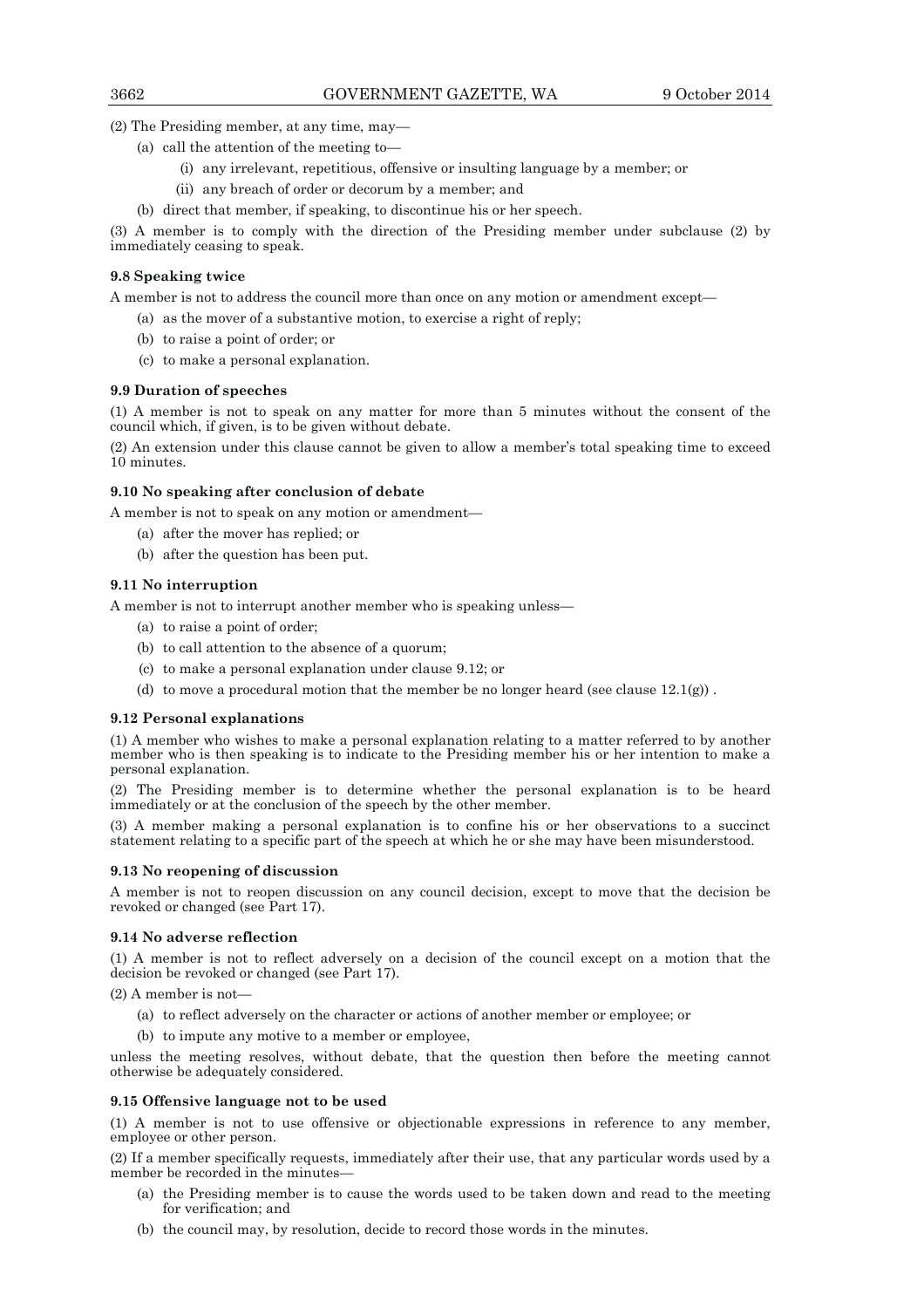#### **9.16 Withdrawal of offensive language**

(1) A member who, in the opinion of the Presiding member, uses an expression which—

- (a) in the absence of a resolution under clause 9.15-
	- (i) reflects adversely on the character or actions of another member or employee; or
	- (ii) imputes any motive to a member or employee; or
- (b) is offensive or insulting,

must, when directed by the Presiding member, withdraw the expression and make a satisfactory apology.

(2) If a member fails to comply with a direction of the Presiding member under subclause (1), the Presiding member may refuse to hear the member further on the matter then under discussion and call on the next speaker.

#### **PART 10—PRESERVING ORDER**

#### **10.1 Presiding member to preserve order**

(1) The Presiding member is to preserve order, and, whenever he or she considers necessary, may call any member to order.

(2) When the Presiding member speaks during a debate, any member then speaking, or indicating that he or she wishes to speak, is immediately to sit down and every member present is to preserve strict silence so that the Presiding member may be heard without interruption.

(3) Subclause (2) is not to be used by the Presiding member to exercise the right provided in clause 9.6, but to preserve order.

#### **10.2 Point of order**

(1) A member may object, by way of a point of order, only to a breach of—

- (a) any provision of this local law; or
- (b) any other written law.

(2) Despite anything in this local law to the contrary, a point of order—

- (a) takes precedence over any discussion; and
- (b) until determined, suspends the consideration or discussion of any other matter.

#### **10.3 Procedures on a point of order**

(1) A member who is addressing the Presiding member is not to be interrupted except on a point of order.

(2) A member interrupted on a point of order is to resume his or her seat until—

- (a) the member raising the point of order has been heard; and
- (b) the Presiding member has ruled on the point of order, and

if permitted, the member who has been interrupted may then proceed.

#### **10.4 Calling attention to breach**

A member may, at any time, draw the attention of the Presiding member to any breach of order.

#### **10.5 Ruling by the Presiding member**

(1) The Presiding member is to rule on any point of order which is raised by either upholding or rejecting the point of order.

(2) A ruling by the Presiding member on a point of order—

- (a) is not to be the subject of debate or comment; and
- (b) is to be final unless the majority of members then present and voting, on a motion moved immediately after the ruling, dissent from the ruling.

(3) Subject to a motion of dissent being carried under subclause (2), if the Presiding member rules that—

- (a) any motion, amendment or other matter before the meeting is out of order, it is not to be considered further; and
- (b) a statement made or act done by a member is out of order, the Presiding member may require the member to make an explanation, retraction or apology.

#### **10.6 Continued breach of order**

If a member—

- (a) persists in any conduct that the Presiding member had ruled is out of order; or
- (b) refuses to make an explanation, retraction or apology required by the Presiding member under clause 10.5(3),

the Presiding member may direct the member to refrain from taking any further part in the debate of the item, other than by voting, and the member is to comply with that direction.

#### **10.7 Right of Presiding member to adjourn**

(1) For the purpose of preserving or regaining order, the Presiding member may adjourn the meeting for a period of up to 30 minutes.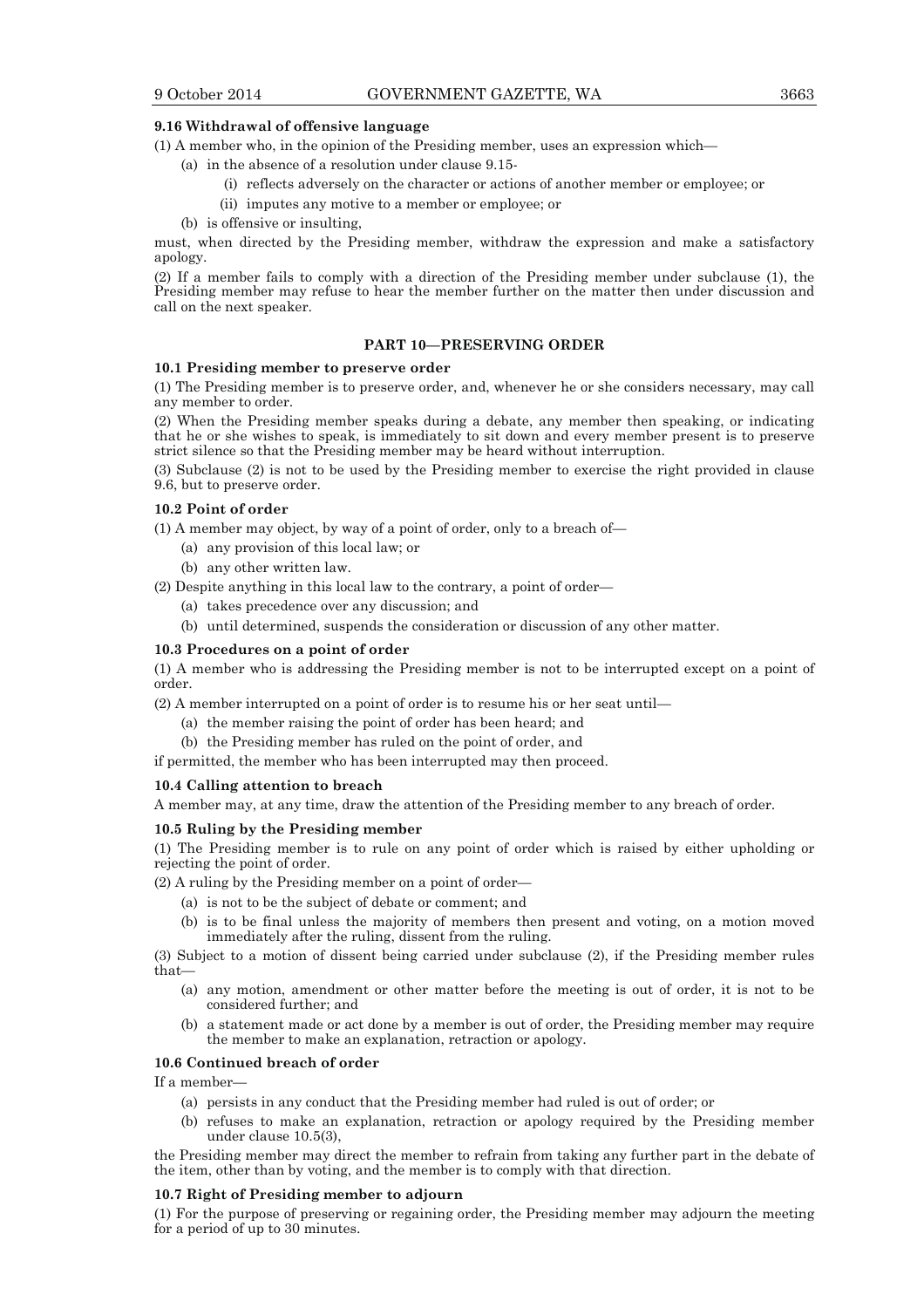(2) On resumption, the debate is to continue at the point at which the meeting was adjourned.

(3) If, at any one meeting, the Presiding member adjourns the meeting more than once for the purpose of preserving or regaining order, the second or subsequent adjournment may be to a later time on the same day or to another day.

#### **PART 11—DEBATE OF SUBSTANTIVE MOTIONS**

#### **11.1 Motions to be stated and in writing**

Any member who wishes to move a substantive motion or an amendment to a substantive motion—

- (a) is to state the purpose of the motion before speaking to it; and
- (b) if required by the Presiding member, is to put the motion or amendment in writing.

#### **11.2 Motions to be seconded**

(1) A substantive motion or an amendment to a substantive motion is not open to debate until it has been seconded.

(2) A motion to revoke or change a decision made at a council meeting is not open to debate unless the motion has the support required under the General Regulations.

#### **11.3 Unopposed motions**

(1) Immediately after a substantive motion has been moved and seconded, the Presiding member may ask the meeting if any member opposes it.

(2) If no member opposes the motion, the Presiding member may declare it carried without debate and without taking a vote.

(3) A motion declared carried under this clause is to be recorded in the minutes as a unanimous decision of the council or committee.

(4) If a member opposes a motion, the motion is to be dealt with under this Part.

(5) This clause does not apply to a motion to revoke or change a decision which has been made at a council meeting (see Part 17).

#### **11.4 Only one substantive motion at a time**

The council or a committee—

- (a) is not to accept a substantive motion while another substantive motion is being debated; and
- (b) is not to consider more than one substantive motion at any time.

#### **11.5 Order of call in debate**

The Presiding member is to call speakers to a substantive motion in the following order—

- (a) the mover to state the motion;
- (b) a seconder to the motion;
- (c) the mover to speak to the motion;
- (d) the seconder to speak to the motion;
- (e) a speaker against the motion;
- (f) a speaker for the motion;
- (g) other speakers against and for the motion, alternating where possible; and
- (h) mover takes right of reply which closes debate.

#### **11.6 Limit of debate**

The Presiding member may offer the right of reply and put a substantive motion to the vote if he or she believes that sufficient discussion has taken place even though all members may not have spoken.

#### **11.7 Member may require question to be read**

A member may require the question or matter under discussion to be read at any time during a debate, but not so as to interrupt any other member who is speaking.

#### **11.8 Consent of seconder required for alteration**

The mover of a substantive motion may not alter the wording of the motion without the consent of the seconder.

#### **11.9 Order of amendments**

Any number of amendments may be proposed to a substantive motion, but when an amendment is moved to a substantive motion, no second or subsequent amendment is to be moved or considered until the first amendment has been withdrawn, carried or lost.

#### **11.10 Form of an amendment**

An amendment must add, delete, or substitute words to the substantive motion.

#### **11.11 Amendment must not negate original motion**

An amendment to a substantive motion cannot negate the original motion or the intent of the original motion.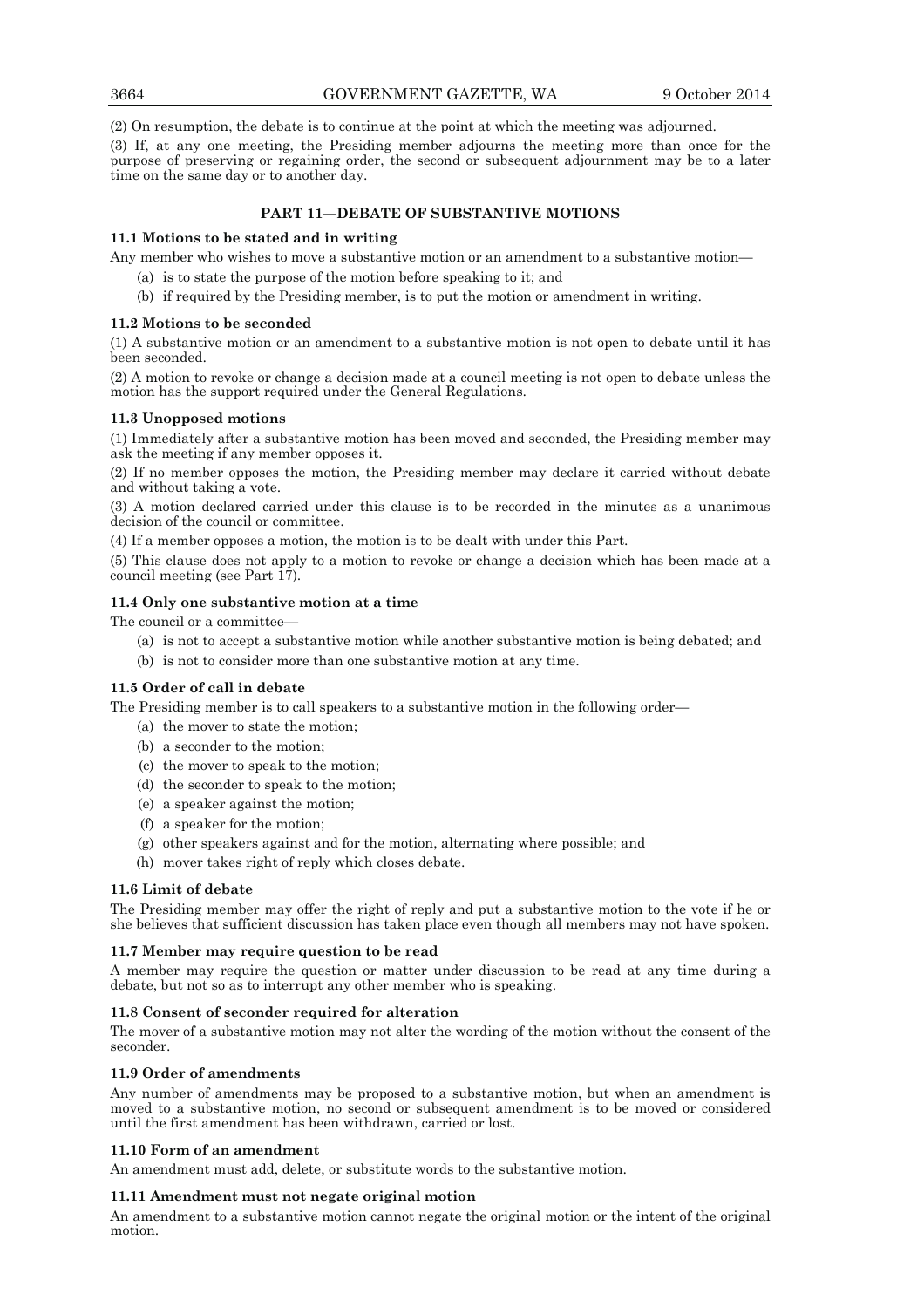#### **11.12 Relevance of amendments**

Each amendment is to be relevant to the motion in respect of which it is moved.

#### **11.13 Mover of motion may speak on amendment**

Any member may speak during debate on an amendment.

#### **11.14 Effect of an amendment**

If an amendment to a substantive motion is carried, the motion as amended then becomes the substantive motion, on which any member may speak and any further amendment may be moved.

#### **11.15 Withdrawal of motion or amendment**

(1) Subject to subclause (2), the council may, without debate, grant leave to withdraw a motion or amendment on the request of the mover of the motion or amendment and with the approval of the seconder.

(2) Where an amendment has been proposed to a substantive motion, the substantive motion is not to be withdrawn, except by consent of the majority of members present, until the amendment proposed has been withdrawn or lost.

#### **11.16 Right of reply**

- (1) The mover of a substantive motion has the right of reply.
- (2) The mover of any amendment to a substantive motion has a right of reply.

(3) The right of the reply may only be exercised—

- (a) where no amendment is moved to the substantive motion—at the conclusion of the discussion on the motion; or
- (b) where one or more amendments have been moved to the substantive motion—at the conclusion of the discussion on the substantive motion and any amendments.

(4) After the mover of the substantive motion has commenced the reply—

- (a) no other member is to speak on the motion;
- (b) there is to be no further discussion on, or any further amendment to, the motion.

(5) The right of the reply is to be confined to rebutting arguments raised by previous speakers and no new matter is to be introduced.

(6) At the conclusion of the right of reply, the substantive motion, or the substantive motion as amended, is immediately to be put to the vote.

#### **PART 12—PROCEDURAL MOTIONS**

#### **12.1 Permissible procedural motions**

In addition to the right to move an amendment to a substantive motion (under Part 10), a member may move the following procedural motions—

- (a) that the meeting proceed to the next item of business;
- (b) that the debate be adjourned;
- (c) that the meeting now adjourn;
- (d) that the motion be deferred;
- (e) that the motion lie on the table;
- (f) that the motion be now put;
- (g) that the member be no longer heard;
- (h) that the ruling of the Presiding member be disagreed with; or
- (i) that the meeting be closed to the public (see clause 6.2).

#### **12.2 No debate on procedural motions**

(1) The mover of a motion specified in paragraph (a), (b), (c), (d), (e), (g) or (i) of clause 12.1 may speak to the motion for not more than five minutes, the seconder is not to speak other than to formally second the motion, and there is to be no debate on the motion.

(2) The mover of a motion specified in paragraph (f) or (h) of clause 12.1 may not speak to the motion, the seconder is not to speak other than to formally second the motion, and there is to be no debate on the motion.

#### **12.3 Who may move**

No person who has moved, seconded, or spoken for or against the substantive motion, or any amendment to the substantive motion, may move any procedural motion which, if carried, would close the debate on the substantive motion or amendment.

#### **12.4 Procedural motions—right of reply on substantive motion**

The carrying of a procedural motion which closes debate on the substantive motion or amendment and forces a decision on the substantive motion or amendment does not deny the right of reply to the mover of the substantive motion.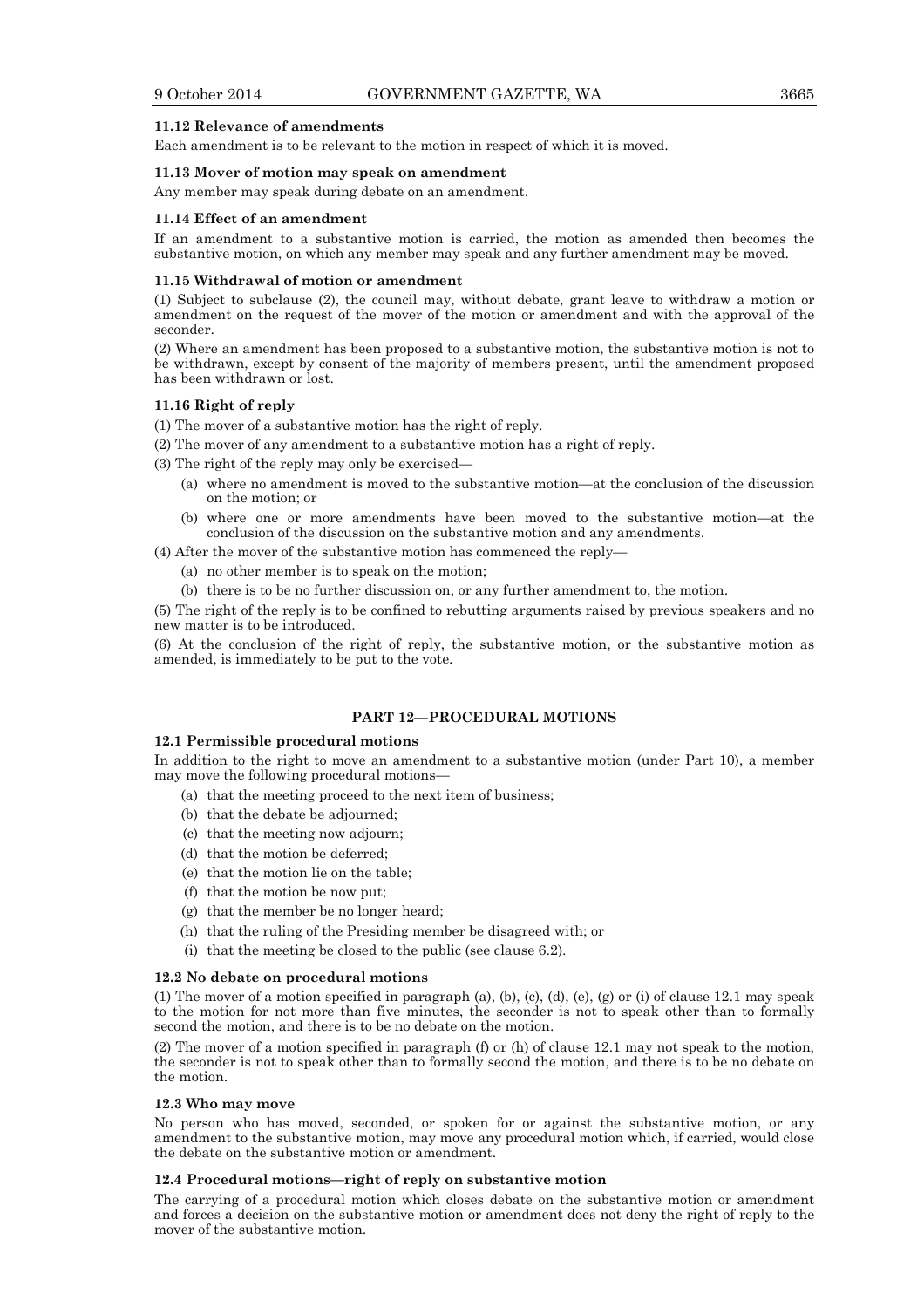#### **PART 13—EFFECT OF PROCEDURAL MOTIONS**

#### **13.1 Meeting to proceed to the next business—effect of motion**

The motion "that the meeting proceed to the next business", if carried, has the effect that—

- (a) the debate on the substantive motion or amendment ceases immediately;
- (b) no decision is made on the substantive motion;
- (c) the council moves to the next item of business; and
- (d) there is no requirement for the matter to be raised again for consideration.

#### **13.2 Debate to be adjourned—effect of motion**

A motion "that the debate be adjourned"—

- (a) if carried, has the effect that all debate on the substantive motion or amendment ceases immediately, but continues at the time stated in the motion; and
- (b) is to state the time to which the debate is to be adjourned.

#### **13.3 Meeting now adjourn—effect of motion**

(1) A motion "that the meeting now adjourn"—

- (a) is to state the time and date to which the meeting is to be adjourned; and
- (b) if carried, has the effect that the meeting is adjourned to the time and date specified in the motion.

(2) Before putting the motion for the adjournment of the council, the Presiding member may seek leave of the council to deal first with matters that may be the subject of an adoption by exception resolution (see clause 5.6).

(3) A meeting adjourned under subclause (1) is to continue from the point at which it was adjourned, unless the Presiding member or the council determines otherwise.

(4) A member is not to move or second more than one motion of adjournment during the same sitting of the council.

#### **13.4 The motion be deferred—effect of motion**

(1) If a motion "that the motion be deferred", is carried, then all debate on the substantive motion and any amendment is to cease and the motion or amendment is to be resubmitted for consideration at a time and date specified in the motion.

(2) A motion "that the motion be deferred" must not be moved in respect of the election of a Presiding member or Deputy Mayor.

(3) A member must not, at the same meeting, move or second more than one motion "that the motion be deferred" in respect of the same item.

#### **13.5 The motion lie on the table**

(1) If a motion "that the motion lie on the table", is carried, debate on the substantive motion and any amendment must cease and the meeting is to proceed to the next item of business.

(2) Debate on the motion laid on the table is to be adjourned until such time (if any) as the meeting resolves to take the motion from the table.

(3) Where debate on a motion is interrupted by laying a motion on the table under subclause (1)—

 (a) the names of members who have spoken on the matter are to be recorded in the minutes; and (b) the provisions of clauses 9.8 and 9.9 apply when the debate is resumed.

(4) A motion "that the motion lie on the table" must not be moved in respect of the election of a Presiding member or Deputy Mayor.

(5) A member moving the taking of the motion from the table is entitled to speak first on the resumption of the debate.

#### **13.6 Motion to be put—effect of motion**

(1) If the motion "that the question be now put", is carried during debate on a substantive motion without amendment, the Presiding member is to offer the right of reply and then put the motion to the vote without further debate.

(2) If the motion "that the question be now put" is carried during discussion of an amendment, the Presiding member is to put the amendment to the vote without further debate.

(3) This motion, if lost, causes debate to continue.

#### **13.7 Member to be no longer heard—effect of motion**

If the motion "that the member be no longer heard", is carried, the speaker against whom the motion has been moved cannot speak further on the current substantive motion, or any amendment relating to it, except to exercise the right of reply if he or she is the mover of the substantive motion.

#### **13.8 Ruling of the Presiding member to be disagreed with**

If the motion "that the ruling of the Presiding member be disagreed with", is carried, that ruling is to have no effect and the meeting is to proceed accordingly.

#### **13.9 Meeting be closed to the public**

If a motion "that the meeting be closed to members of the public" is carried then the Presiding member is to close the meeting in accordance with clause 6.2.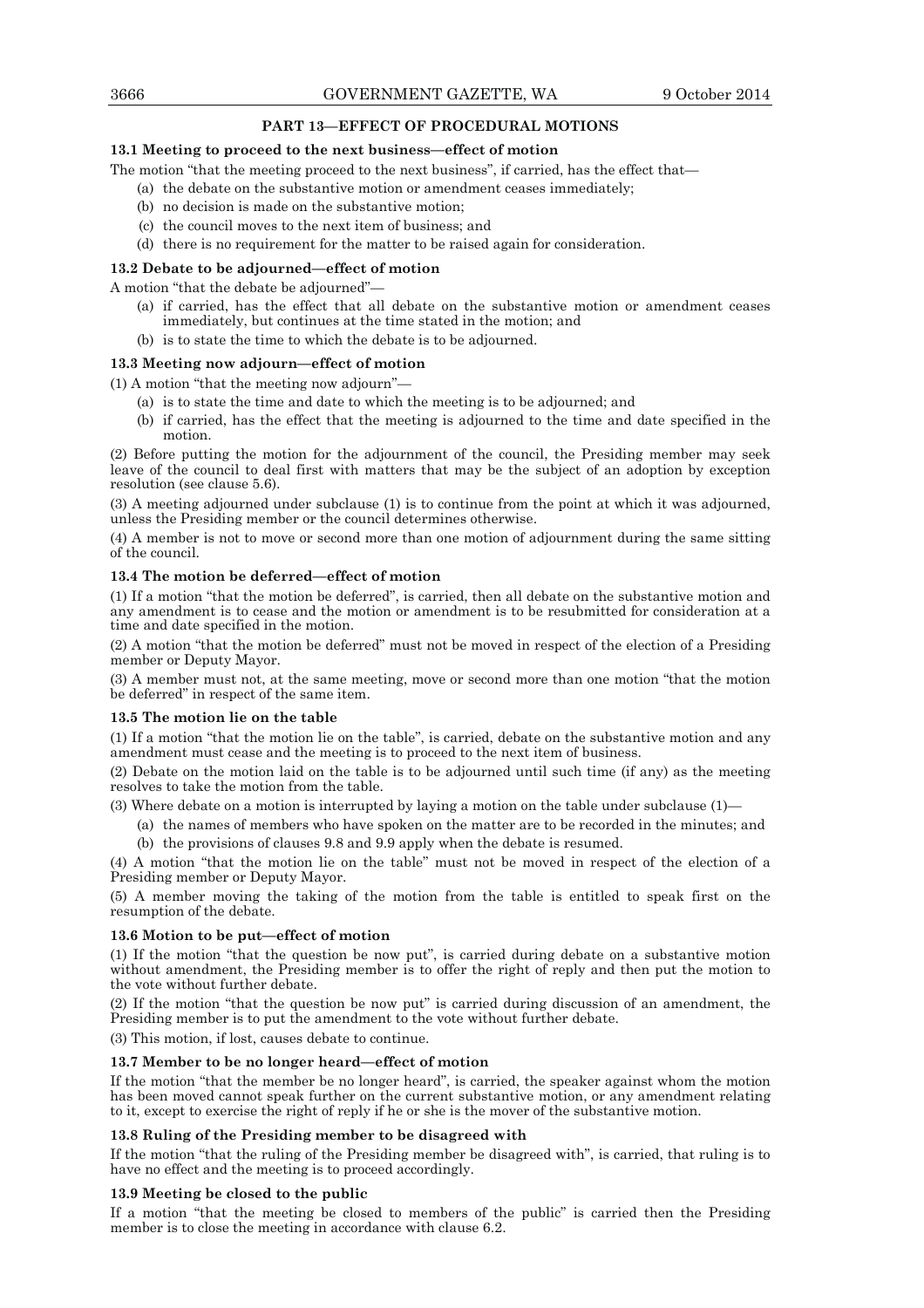#### **PART 14—VOTING**

#### **14.1 Motion—when put**

(1) Immediately after the debate on any question is concluded and the right of reply has been exercised, the Presiding member—

- (a) is to put the motion to the council; and
- (b) if requested by any member, is to again state the terms of the motion.

(2) A member is not to leave the meeting when the Presiding member is putting any motion.

#### **14.2 Voting**

Voting is dealt with in the Act and the General Regulations.

#### **14.3 Majorities required for decisions**

The majorities required for decisions of the council and committees are dealt with in the Act.

#### **14.4 Method of taking vote**

(1) In taking the vote on any motion or amendment the Presiding member—

- (a) is to put the motion, first in the affirmative, and then in the negative;
- (b) may put the motion in this way as often as may be necessary to enable him or her to determine whether the affirmative or the negative has the majority of votes;
- (c) is to accept a vote on a show of hands; and,
- (d) is, subject to this clause, to declare the result.
- (2) If a member of council or a committee specifically requests that there be recorded—
	- (a) his or her vote; or,
	- (b) the vote of all members present,

on a matter voted on at a meeting of the council or committee, the person presiding is to cause the vote or votes, as the case may be, to be recorded in the minutes.

(3) If a member calls for a division—

- (a) those voting in the affirmative are to pass to the right of the Presiding member; and
- (b) those voting in the negative are to pass to the left of the Presiding member.

(4) For every division, the CEO is to record—

- (a) the name of each member who voted; and
- (b) whether he or she voted in the affirmative or negative.

#### **PART 15—MINUTES OF MEETINGS**

#### **15.1 Keeping of minutes**

The keeping and confirmation of minutes are dealt with in the Act.

#### **15.2 Content of minutes**

The content of minutes is dealt with in the General Regulations.

#### **15.3 Public inspection of unconfirmed minutes**

The public inspection of unconfirmed minutes is dealt with in the General Regulations.

#### **15.4 Confirmation of minutes**

(1) When minutes of an ordinary meeting of the council are distributed for consideration prior to their confirmation at the next meeting, if a member is dissatisfied with the accuracy of the minutes, the member may provide the local government with a written copy of the alternative wording to amend the minutes no later than 7 clear working days before the next ordinary meeting of the council.

(2) At the next ordinary meeting of the council, the member who provided the alternative wording shall, at the time for confirmation of minutes—

(a) state the item or items with which he or she is dissatisfied; and

(b) propose a motion clearly outlining the alternative wording to amend the minutes.

(3) Members must not discuss items of business contained in the minutes, other than discussion as to their accuracy as a record of the proceedings.

#### **PART 16—ADJOURNMENT OF MEETING**

#### **16.1 Meeting may be adjourned**

The council may adjourn any meeting—

- (a) to a later time on the same day; or
- (b) to any other time on any other day, including a time which coincides with the conclusion of another meeting or event.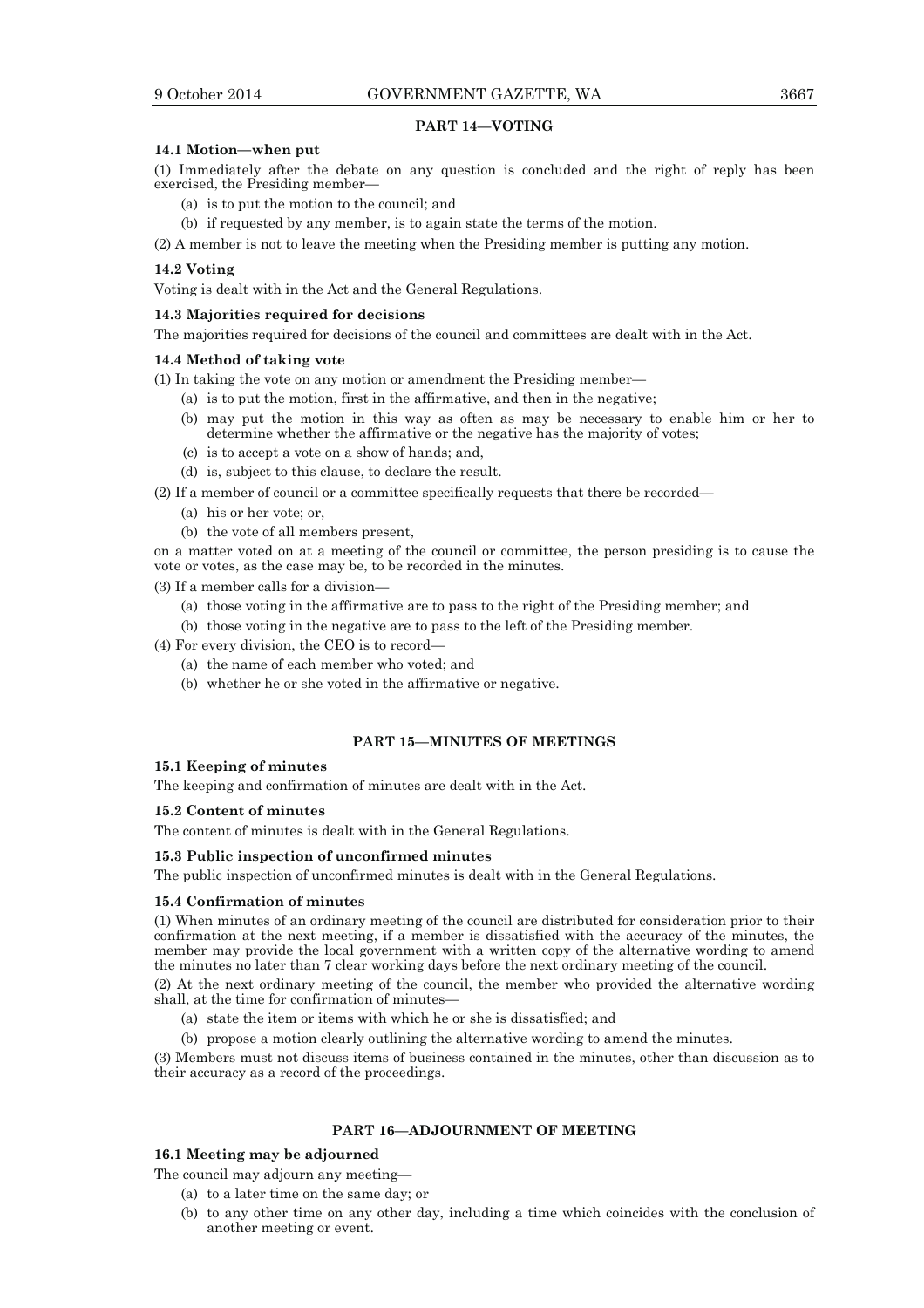#### **16.2 Effect of adjournment**

Where any matter, motion, debate or meeting is adjourned under this local law—

- (a) the names of members who have spoken on the matter prior to the adjournment are to be recorded in the minutes;
- (b) debate is to be resumed at the next meeting at the point where it was interrupted; and
- (c) the provisions of clause 9.8 [speaking twice] apply when the debate is resumed.

#### **PART 17—REVOKING OR CHANGING DECISIONS**

#### **17.1 Requirements to revoke or change decisions**

The requirements to revoke or change a decision made at a meeting are dealt with in the General Regulations.

#### **17.2 Limitations on powers to revoke or change decisions**

(1) Subject to subclause (2), the council or a committee is not to consider a motion to revoke or change a decision—

- (a) where, at the time the motion is moved or notice is given, any action has been taken under clause 17.3 to implement the decision; or
- (b) where the decision is procedural in its form or effect.

(2) The council or a committee may consider a motion to revoke or change a decision of the kind described in subclause (1)(a) if the motion is accompanied by a written statement of the legal and financial consequences of carrying the motion.

#### **17.3 Implementing a decision**

#### (1) In this clause—

- *authorisation* means a licence, permit, approval or other means of authorising a person to do anything;
- *valid notice of revocation motion* means a notice of motion to revoke or change a decision that complies with the requirements of the Act, the General Regulations and this local law and may be considered, but has not yet been considered, by the council or a committee as the case may be.

(2) Subject to subclause (4), and unless a resolution is made under subclause (3), a decision made at a meeting is not to be implemented by the CEO or any other person until the afternoon of the first business day after the commencement of the meeting at which the decision was made.

(3) The council or a committee may, by resolution carried at the same meeting at which a decision was made, direct the CEO or another person to take immediate action to implement the decision.

(4) A decision made at a meeting is not to be implemented by the CEO or any other person—

- (a) if, before commencing any implementation action, the CEO or that person is given a valid notice of revocation motion; and
- (b) unless and until the valid notice of revocation motion has been determined by the council or the committee as the case may be.

(5) The CEO is to ensure that members of the public attending the meeting are informed by an appropriate notice that a decision to grant an authorisation—

- (a) is to take effect only in accordance with this clause; and
- (b) cannot be acted upon by the person who has been granted the authorisation unless and until the decision has been implemented in accordance with this clause.

#### **PART 18—PROCEDURAL MATTERS**

#### **18.1 Presiding member to ensure compliance**

The Presiding member of a meeting is to ensure compliance with this local law.

#### **18.2 Suspension of standing orders**

(1) A member may at any time move that the operation of one or more of the provisions of this local law be suspended.

(2) A member moving a motion under subclause (1) is to state the reasons for the motion but no other discussion is to take place.

(3) A motion under subclause (1) which is—

- (a) seconded; and
- (b) carried by an absolute majority,

is to suspend the operation of the clause or clauses to which the motion relates for the duration of the meeting, unless the meeting earlier resolves otherwise.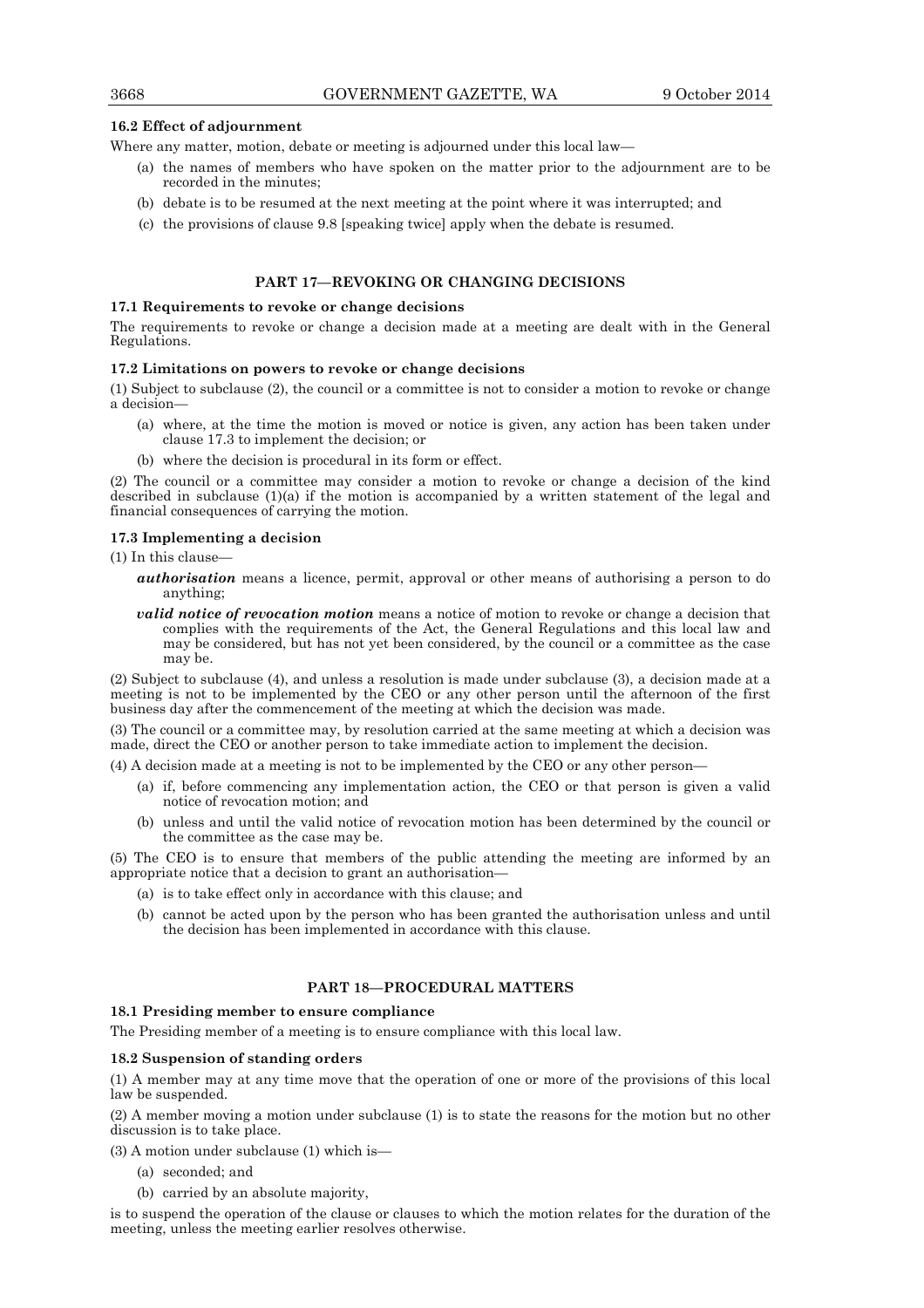#### **18.3 Conduct of meeting where provisions of this local law do not apply**

(1) In situations where—

- (a) one or more provisions of this local law have been suspended; or
- (b) a matter is not regulated by the Act, the General Regulations or this local law,

the Presiding member is to decide questions relating to the conduct of the meeting.

(2) The decision of the Presiding member under subclause (1) is final, except where a procedural motion is moved and carried under clause 12.1.

#### **PART 19—MEETINGS OF ELECTORS**

#### **19.1 Electors' general meetings**

Electors' general meetings are dealt with in the Act.

#### **19.2 Matters for discussion at electors' general meetings**

The matters to be discussed at electors' general meetings are dealt with in the General Regulations.

#### **19.3 Electors' special meetings**

Electors' special meetings are dealt with in the Act.

#### **19.4 Requests for electors' special meetings**

Requests for electors' special meetings are dealt with in the General Regulations.

#### **19.5 Convening electors' meetings**

Convening electors' meetings is dealt with in the Act.

#### **19.6 Who presides at electors' meetings**

Who presides at electors' meetings is dealt with in the Act.

#### **19.7 Electors' meetings**

(1) The requirements for electors' meetings are dealt with in the Act and the General Regulations.

(2) The Presiding member is to apply the provisions of this local law, in so far as is practicable, to any meeting of electors, but where there is any inconsistency between the provisions of this local law and the provisions of the Act, the latter prevails.

#### **19.8 Restriction on speaking at elector's meetings**

A person who is not an elector of the local government shall not take part in any discussion at an electors' meeting unless the meeting, by resolution, permits the person do so.

#### **19.9 Restriction on voting at electors' meetings**

Voting at electors' meetings is dealt with in the General Regulations.

#### **19.10 Minutes of electors' meetings**

Minutes of electors' meetings are dealt with in the Act.

#### **19.11 Decisions made at electors' meetings**

Decisions made at electors' meetings are dealt with in the Act.

#### **PART 20—BRIEFINGS AND OTHER INFORMAL MEETINGS**

#### **20.1 Briefings and other informal meetings**

- (1) The council may conduct briefings, workshops and other informal meetings.
- (2) Where the council conducts briefings, workshops and other informal meetings, the CEO is to—
	- (a) advise all members of the time, date and place of the meeting; and,
	- (b) in respect of a council agenda briefing which is open to the public, advise a person who has made an application that is to be considered at the meeting, of the time, date and place of the meeting; and
	- (c) cause notes of the meeting to be kept.

(3) A member or an employee who has an interest in a matter to be discussed at a briefing, workshop or other informal meeting is to deal with the interest in accordance with the provisions of regulation 11 of the Rules of Conduct Regulations.

(4) The council is not to make a formal resolution at any meeting other than at a council meeting or at a meeting of a committee which has delegated authority to do so.

(5) The council is not to meet except at—

- (a) a council or committee meeting;
- (b) a briefing, workshop or informal meeting under this clause.